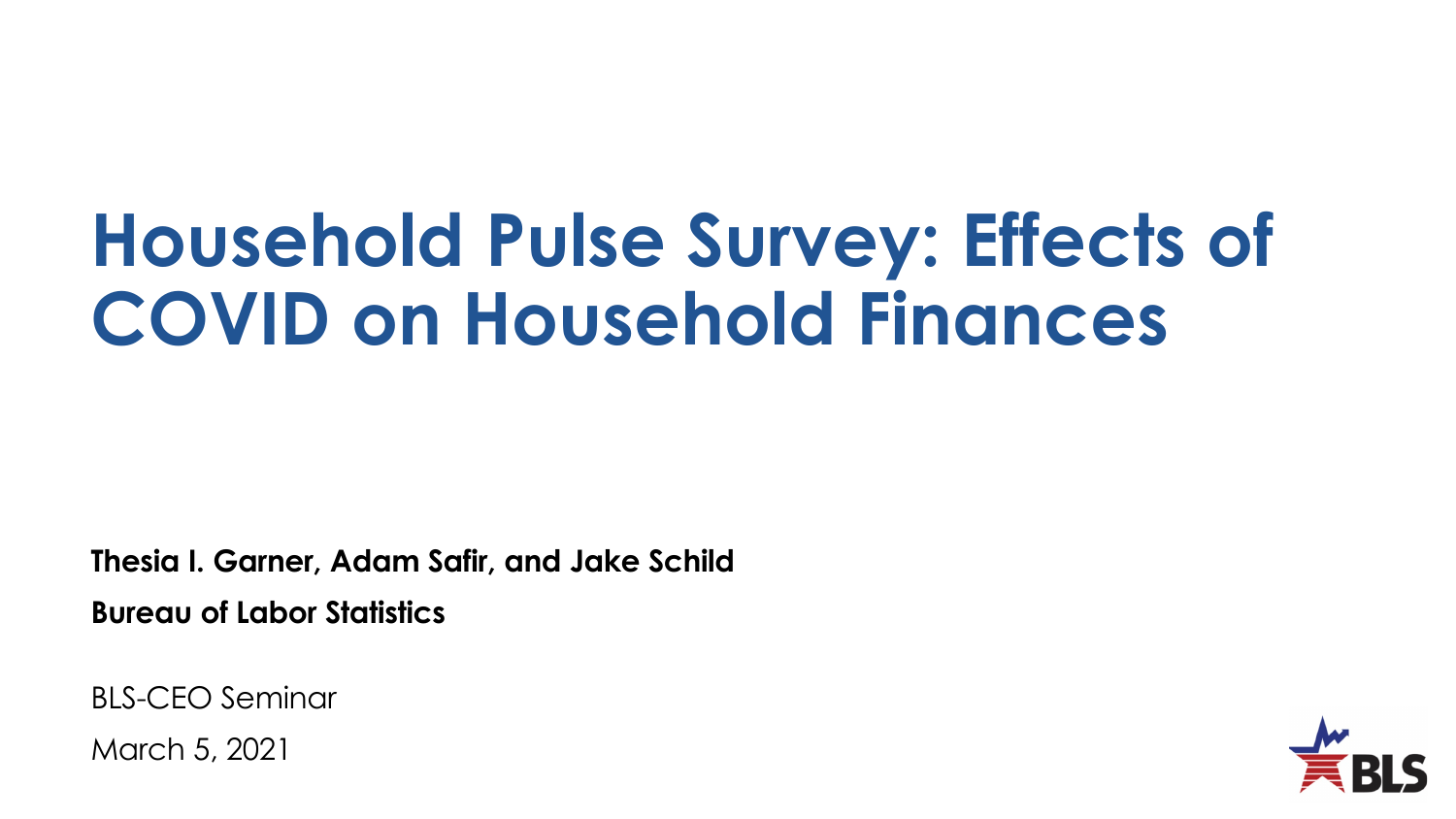### **Outline**

- Background
- HPS Overview
- HPS Results
- Survey Comparisons
- HPS Advantages

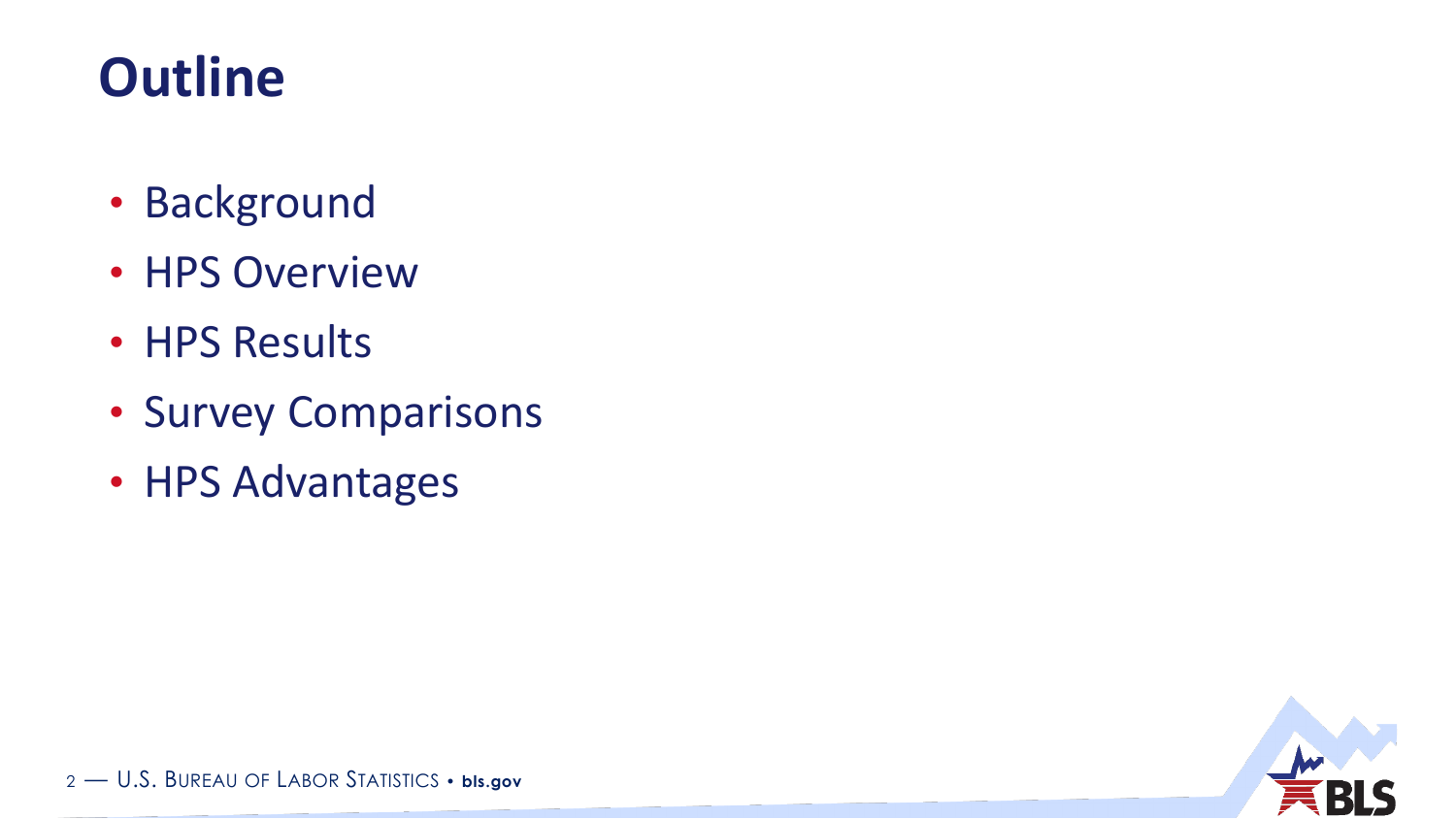### **Background**



3 — U.S. BUREAU OF LABOR STATISTICS • **bls.gov** <sup>3</sup> — U.S. BUREAU OF LABOR STATISTICS •

**bls.gov**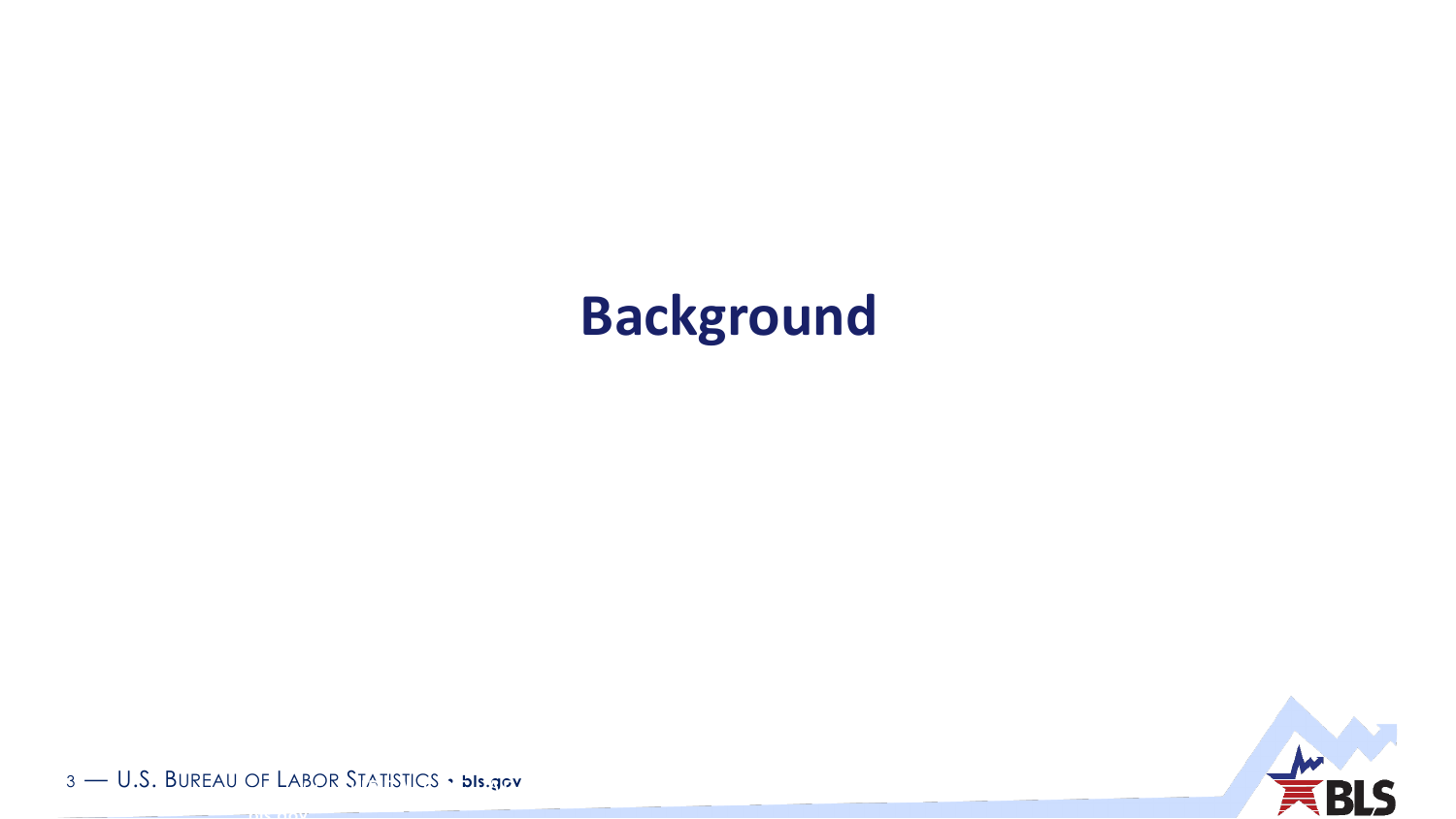### **Economic Impact Payments (EIP) for Individuals**

#### **First round of payments included in CARES Act (March 27, 2020)**

- \$1,200 to individuals with AGI less than \$75,000 and \$2,400 to couples filing jointly with AGI less than \$150,000
- Dependents under the age of 17 qualify for an additional \$500 per dependent
- Direct deposits began on April 15<sup>th</sup> and paper checks began on April 20<sup>th</sup>

#### **Second round of payments included in the CRRSA Act (December 21, 2020)**

- \$600 to individuals with AGI less than \$75,000 and \$1,200 to couples filing jointly with AGI less than \$150,000
- Dependents under the age of 17 qualify for an additional \$600 per dependent
- Direct deposits began on Dec 29<sup>th</sup> and paper checks began on Dec 30<sup>th</sup>

Phase-out hit sooner *(see slide after Contact slide for more details)*

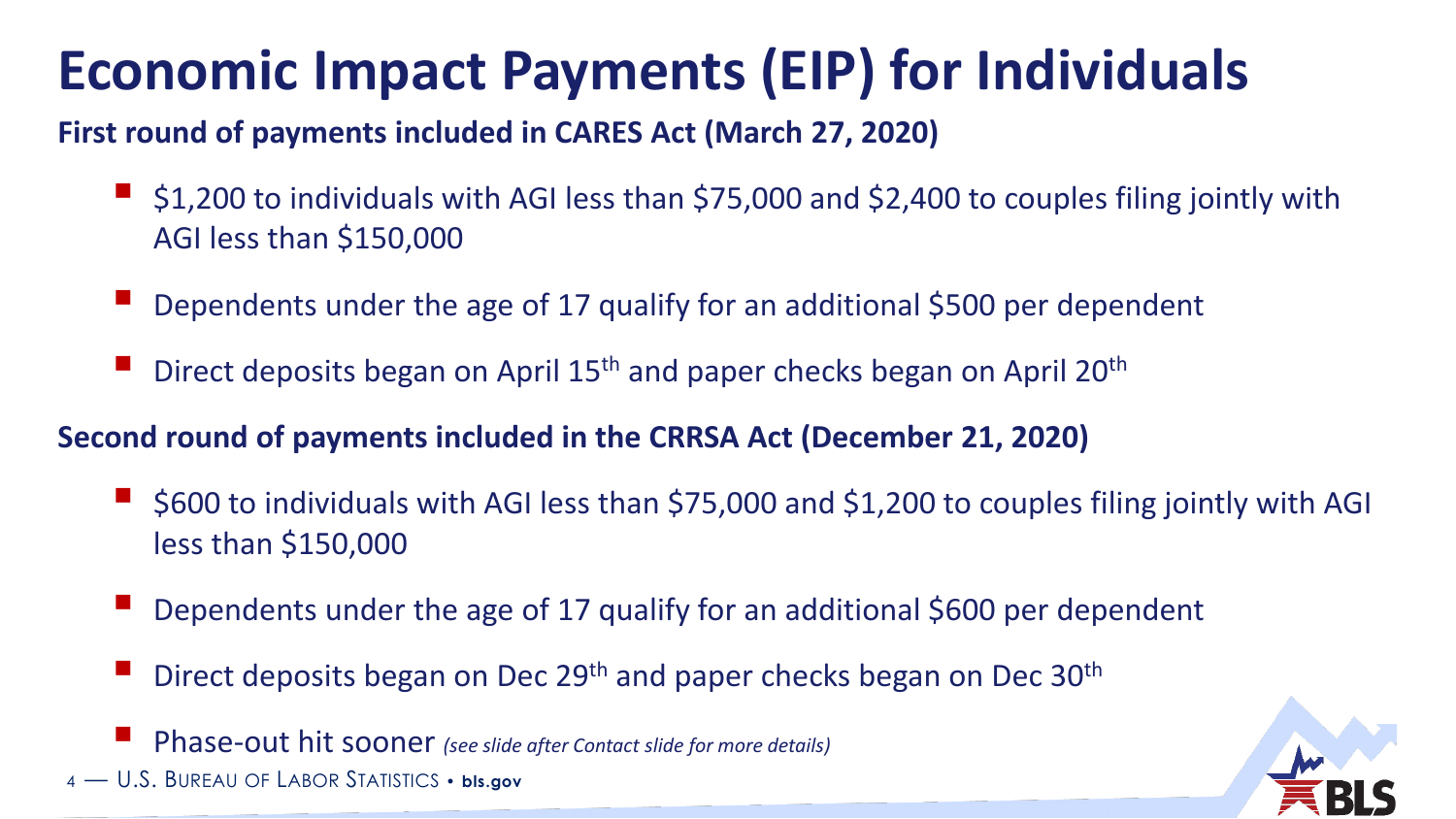#### **Dynamic Situation: State Openings & Closings**

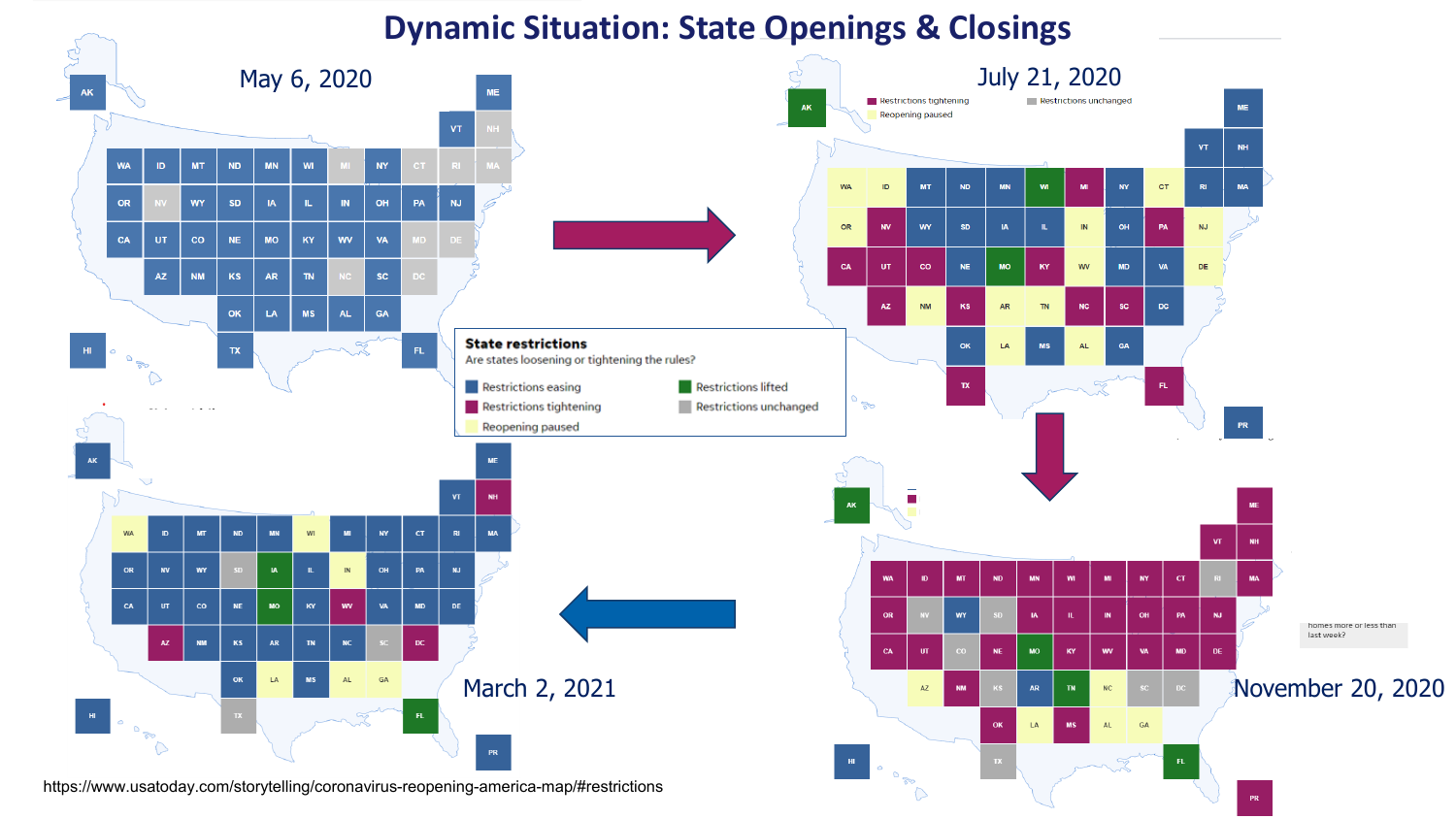#### **Household Pulse Survey\* Overview**

6 — U.S. BUREAU OF LABOR STATISTICS • **bls.gov** <sup>6</sup> — U.S. BUREAU OF LABOR STATISTICS • \* For information on partners and protocol see slides after Contact slide

**bls.gov**

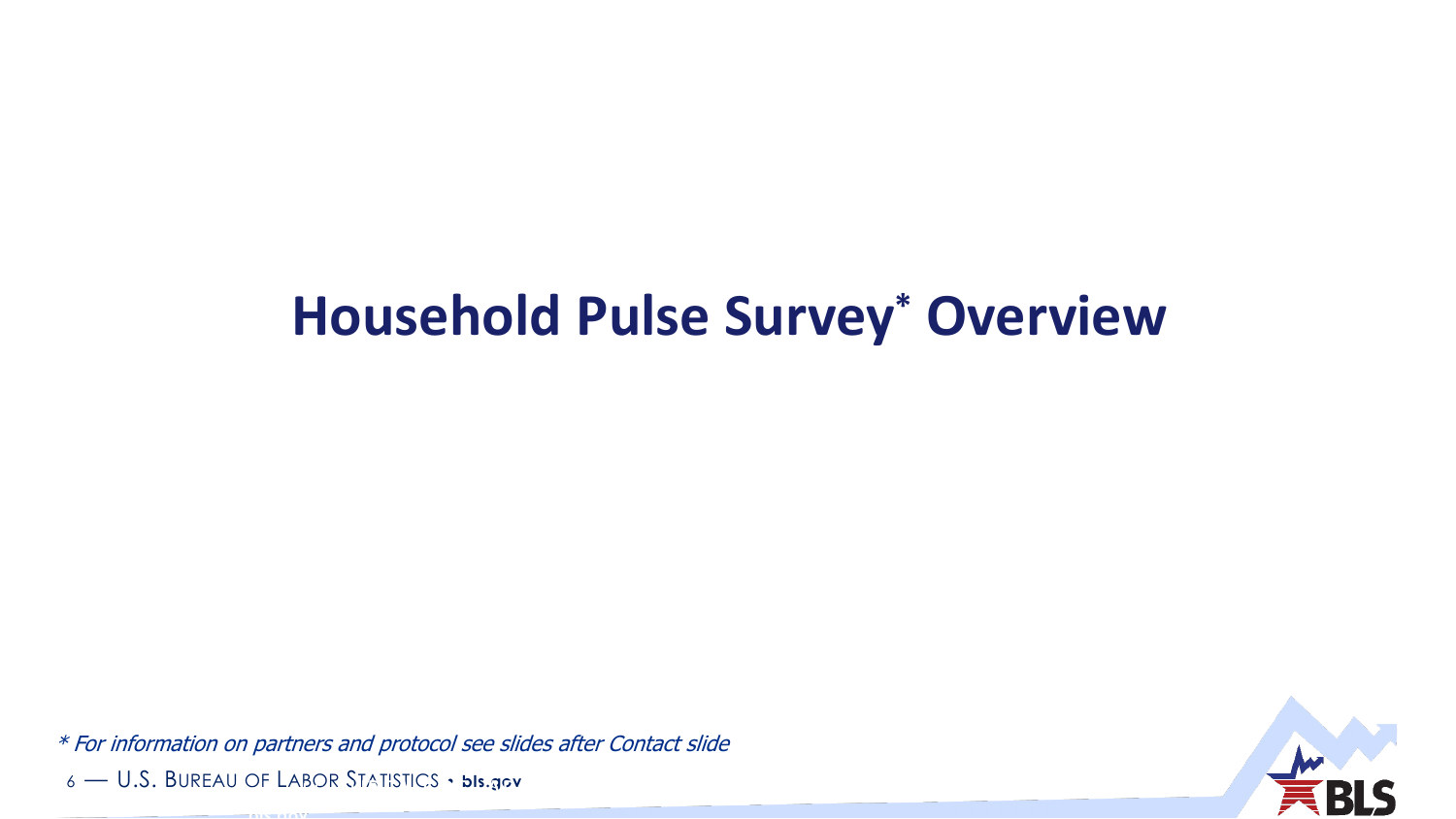### **Questions: EIP, Spending Behaviors, and Resources**

| <b>Phase</b>                       | <b>Start &amp; End</b><br><b>Dates</b>                              | <b>BLS CE/DPINR Question Topics</b>                                                                                                                                                                                                                                                                                                               |
|------------------------------------|---------------------------------------------------------------------|---------------------------------------------------------------------------------------------------------------------------------------------------------------------------------------------------------------------------------------------------------------------------------------------------------------------------------------------------|
| <b>Phase 1</b>                     | 06/11/20<br>07/21/20                                                | Q15. EIP receipt and use, with examples<br>Q19. Detailed spending<br>Q20. Resources to meet spending, last 7 days                                                                                                                                                                                                                                 |
| <b>Phase 2</b>                     | 08/19/20<br>10/26/20                                                | Q19a. Difficulty in paying for usual spending, last 7 days<br>Q19b. Changes in spending behavior, last 7 days<br>Q19c. Reasons for spending behavior changes, last 7 days<br>Q20. Resources to meet spending, last 7 days                                                                                                                         |
| <b>Phase 3</b>                     | 10/28/20<br>12/21/20                                                | Q19a. Difficulty in paying for usual spending, last 7 days<br>Q19b. Changes in spending behavior, last 7 days<br>Q19c. Reasons for spending behavior changes, last 7 days<br>Q20. Resources to meet spending, last 7 days                                                                                                                         |
| <b>Phase 3</b><br><b>Extension</b> | 01/06/21<br>03/01/21<br><b>BUREAU OF LAROR STATISTICS</b> . his gov | Q15. EIP receipt and use, last 7 days, no examples, changed order<br>Q19. Detailed spending (related to last 7 days)<br>Q19a. Difficulty in paying for usual spending, last 7 days<br>Q19b. Changes in spending behavior, last 7 days<br>Q19c. Reasons for spending behavior changes, last 7 days<br>Q20. Resources to meet spending, last 7 days |

 $7 - 0.5$ . Bureau of Labor Statistics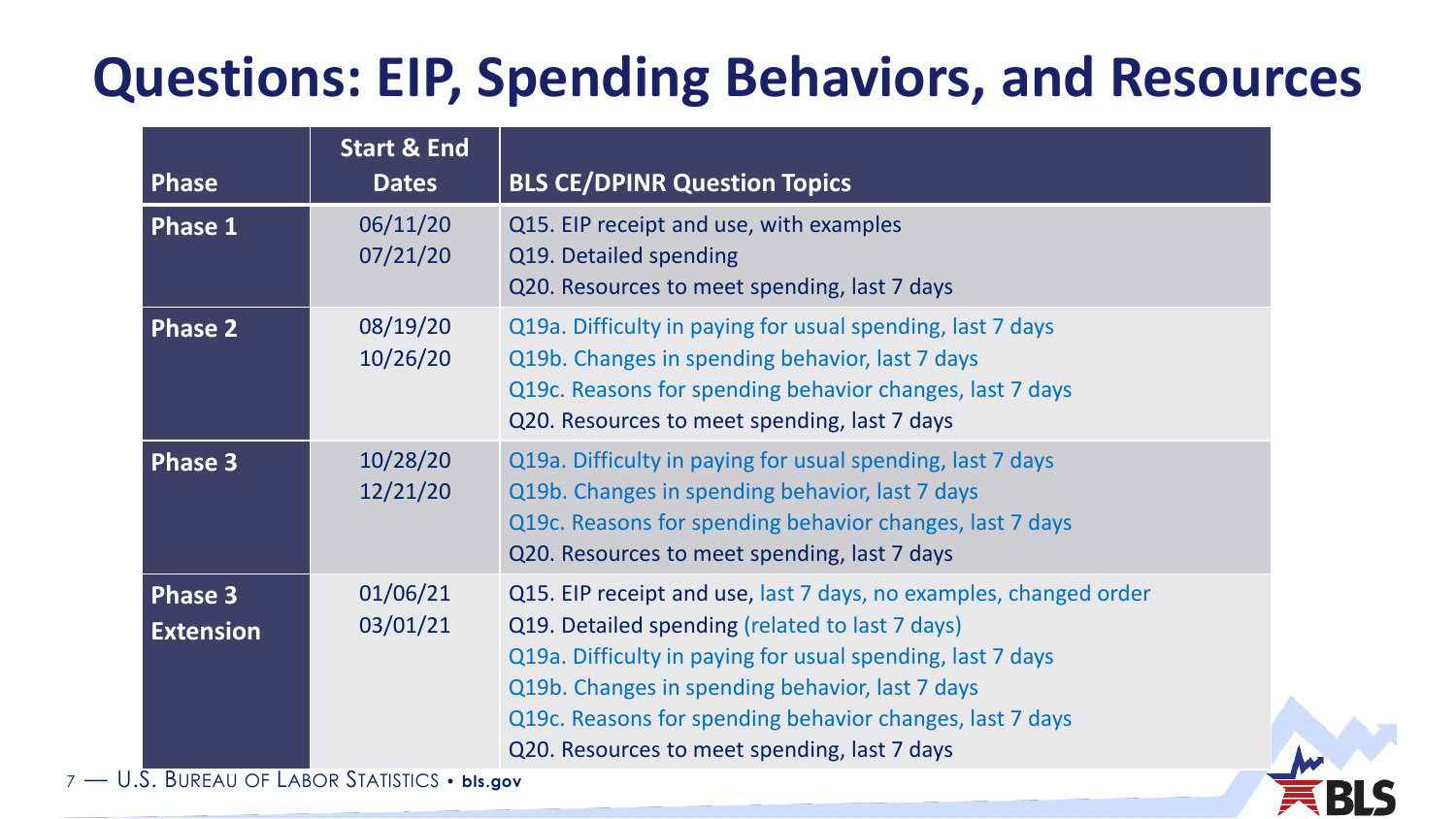### **Receipt & Use of EIP (HPS Q15)**

*Phase 1:* If you, or anyone in your household, already received, or plan to receive a "stimulus payment," that is the coronavirus related Economic Impact Payment from the Federal Government, did or will you use it:

- Mostly to pay for expenses (food, clothing, shelter, etc.)
- Mostly to pay off debt (car loans, student loans, credit cards)
- Mostly to add to savings
- Did not or do not expect to receive the stimulus, payment

*Phase 3:* In the last 7 days, if you or anyone in your household received a "stimulus payment," that is a coronavirus related Economic Impact Payment from the Federal Government, did you…

- Mostly spend it
- Mostly save it
- Mostly use it to pay off debt
- Not applicable. I did not receive a stimulus payment

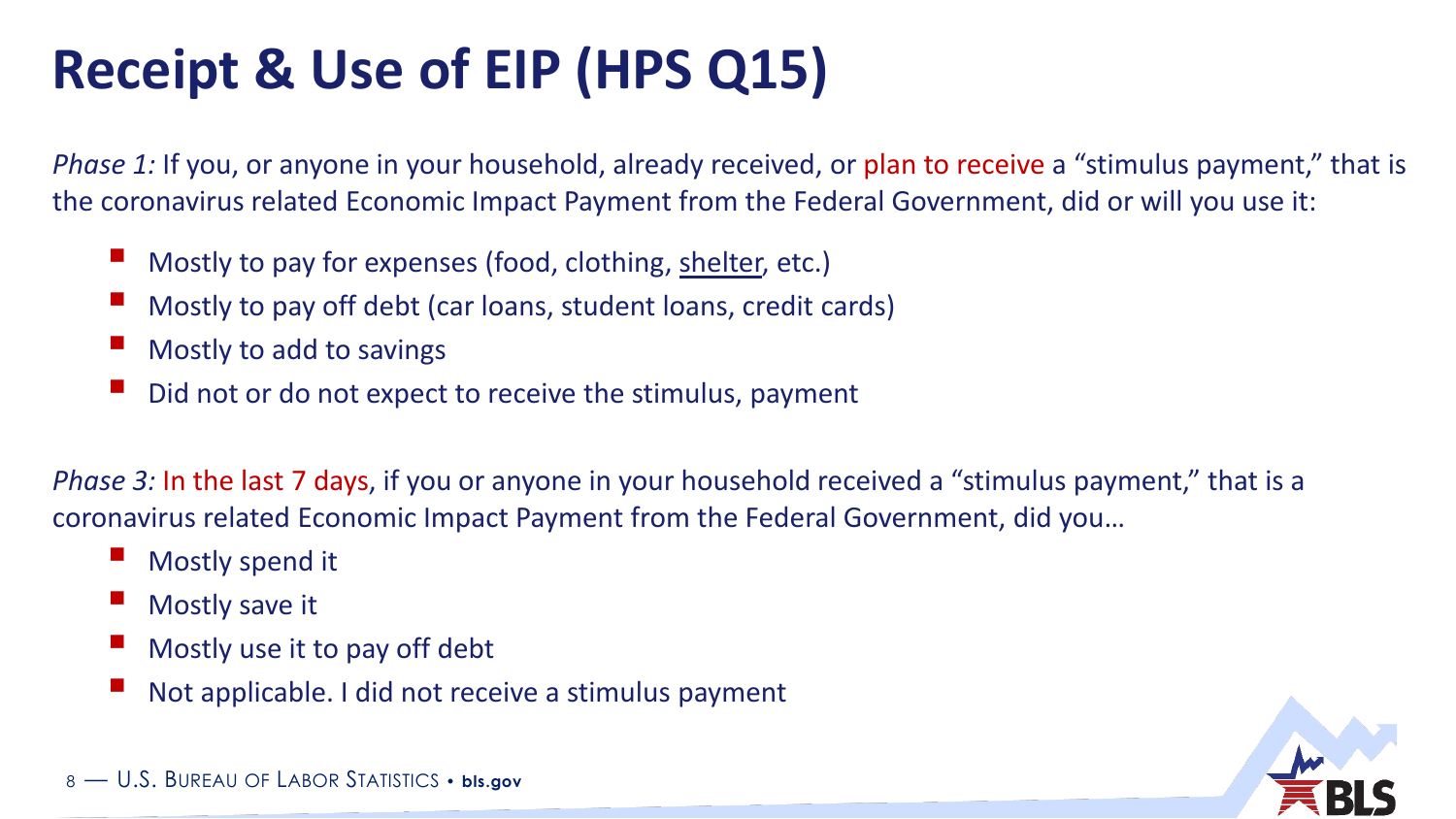#### **Household Pulse Survey Results**



9 — U.S. BUREAU OF LABOR STATISTICS • **bls.gov** <sup>9</sup> — U.S. BUREAU OF LABOR STATISTICS •

**bls.gov**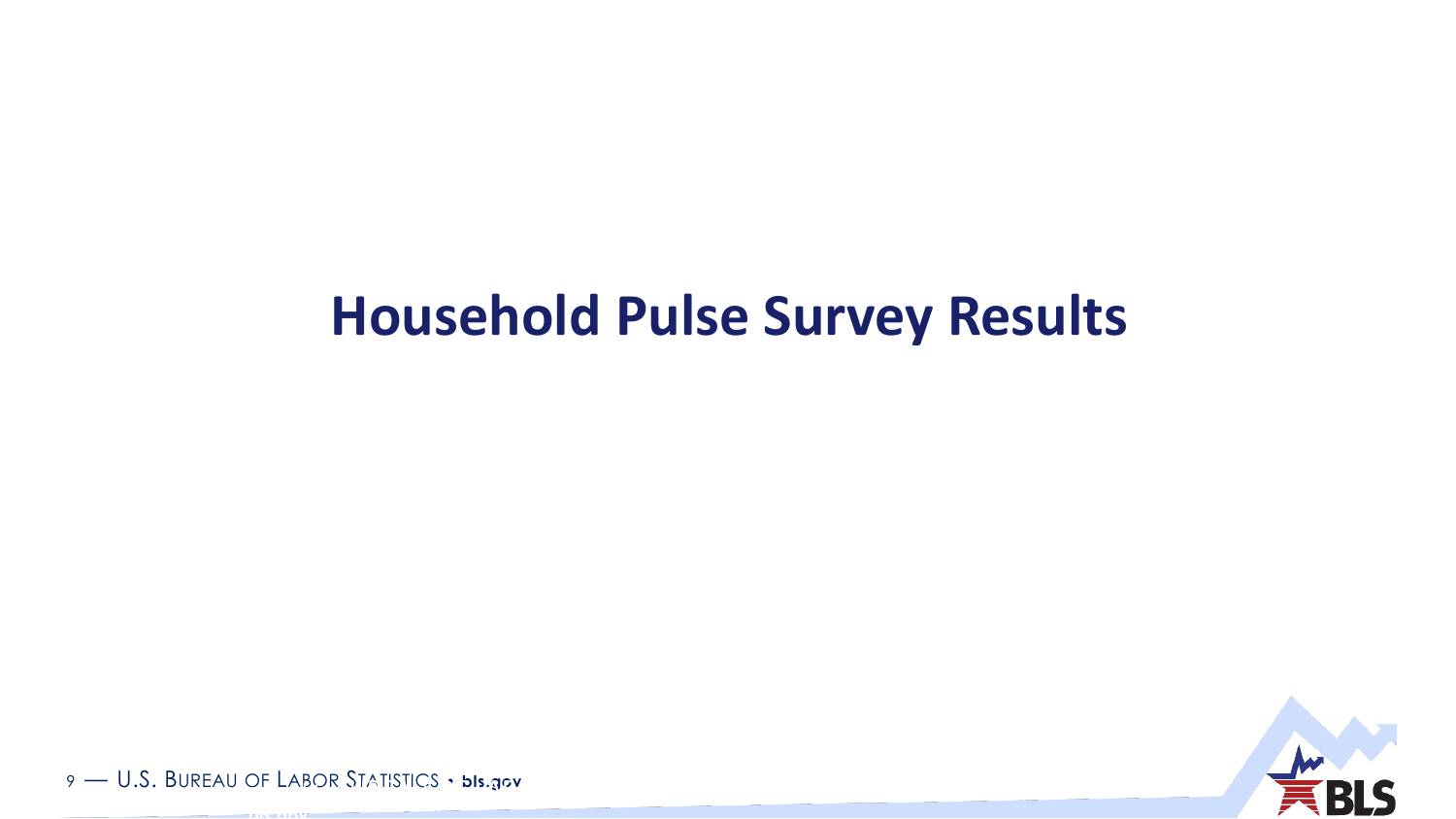### **Use of EIP (HPS Q15)**



10 — U.S. BUREAU OF LABOR STATISTICS • **bls.gov** <sup>10</sup> — U.S. BUREAU OF LABOR STATISTICS

• **bls.gov**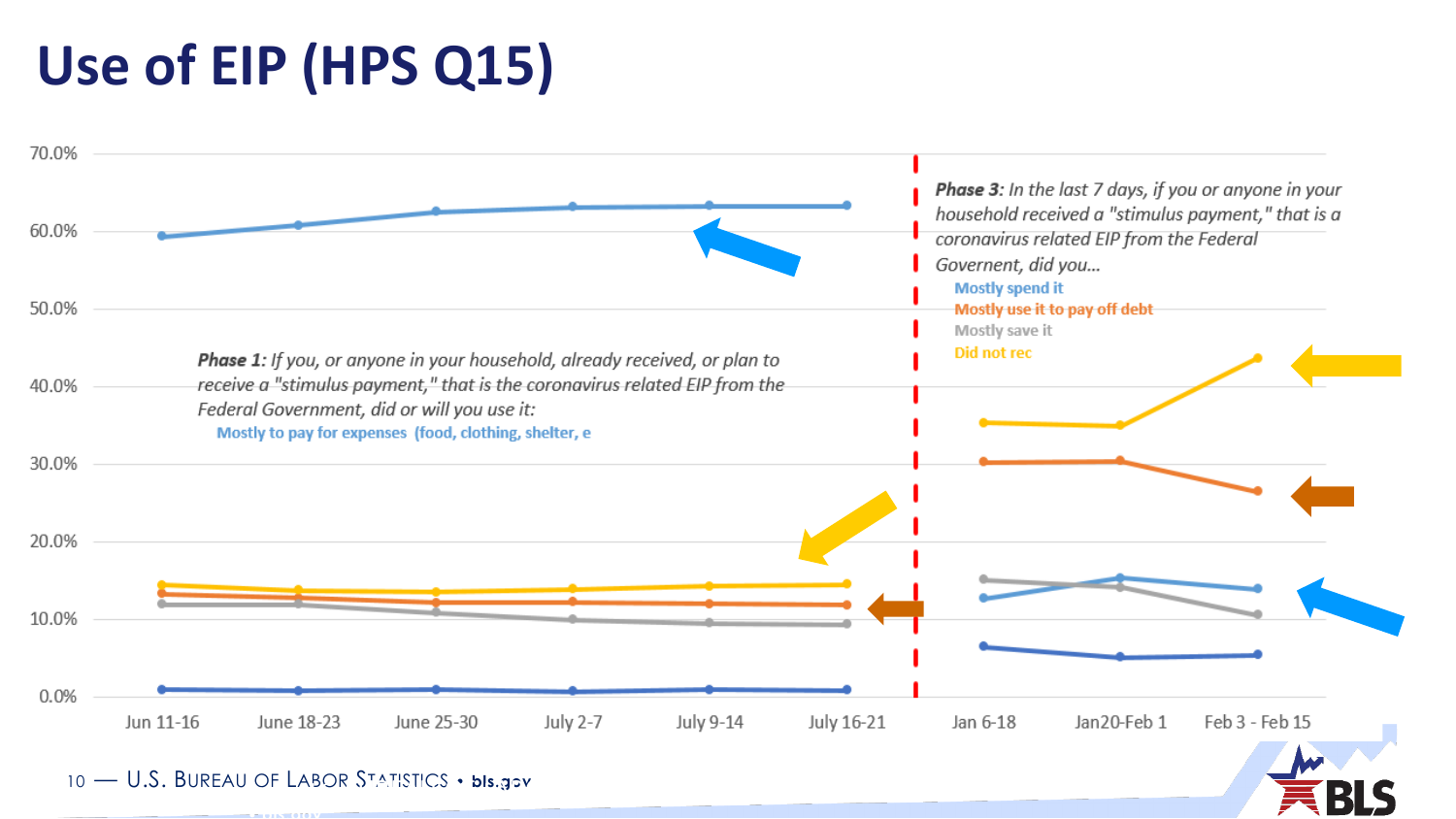### **Use of EIP (HPS Q19): Regrouped Response Options**

*Phases 1 and 3:* What did (or will) you and your household spend the "stimulus payment" on?

- Food (groceries, eating out, take out)  $\rightarrow$  Spending
- Clothing (clothing, accessories, shoes)  $\rightarrow$  Spending
- Household supplies and person care products  $\rightarrow$  Spending
- Household items (TV, electronics, furniture, appliances)  $\rightarrow$  Spending
- Recreational goods (sports/fitness equipment, bicycles, toys, games)  $\rightarrow$  Spending
- Rent  $\rightarrow$  Spending / Housing
- Mortgage (scheduled or monthly)  $\rightarrow$  Debt / Housing
- Utilities and telecom (natural gas, electricity, cable, internet, cellphone)  $\rightarrow$  Spending
- $\blacksquare$  Vehicle payments (scheduled or monthly)  $\rightarrow$  Debt
- Paying down credit card, student loans, or other debts  $\rightarrow$  Debt
- Charitable donations or giving to family members  $\rightarrow$  Spending
- Savings or investments  $\rightarrow$  Savings
- Other  $\rightarrow$  Spending
- 11 U.S. BUREAU OF LABOR STATISTICS **bls.gov**

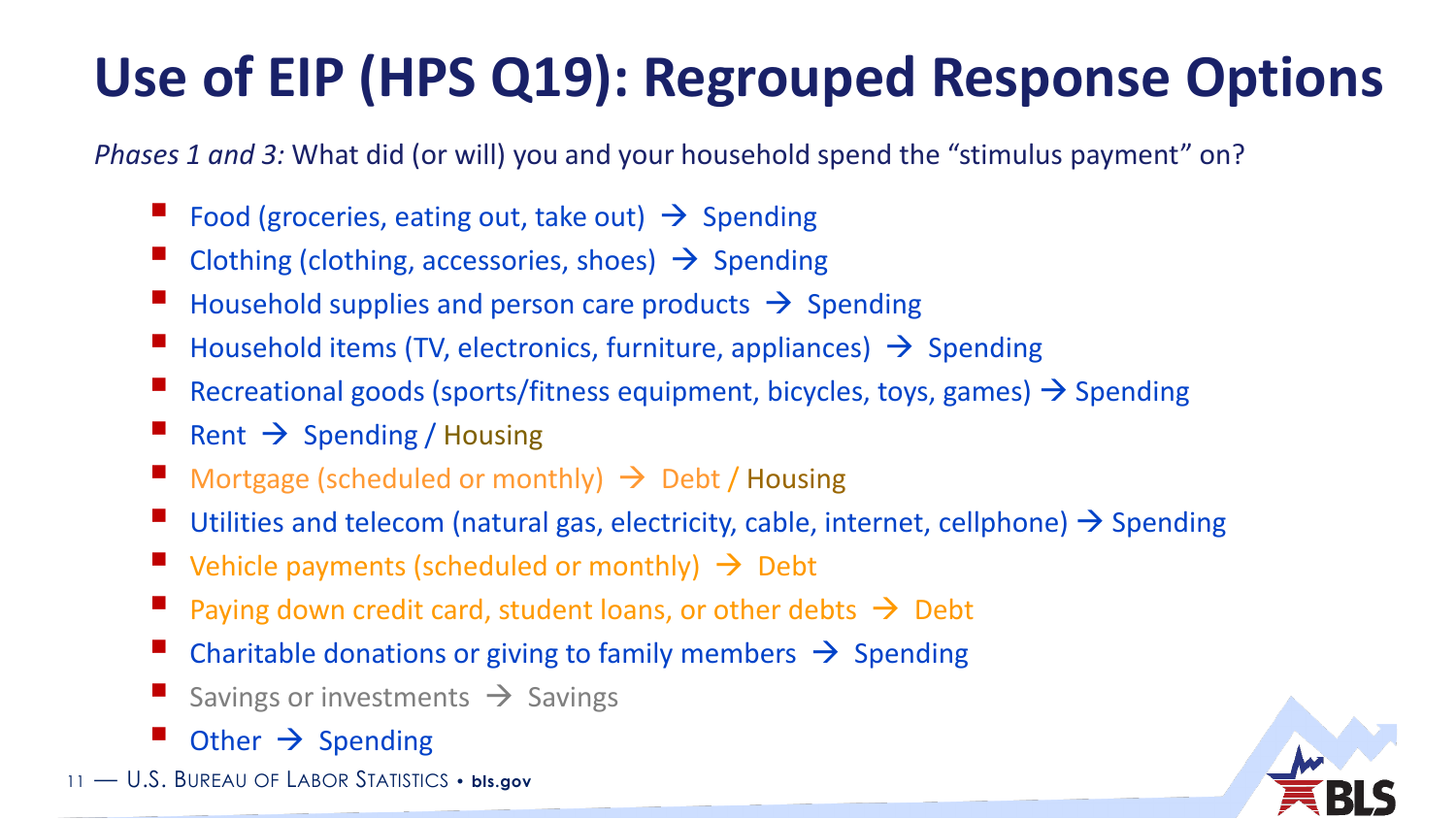# **Use of EIP (HPS Q19) when Q15=Receipt: Regrouped Non-mutually Exclusive Options**

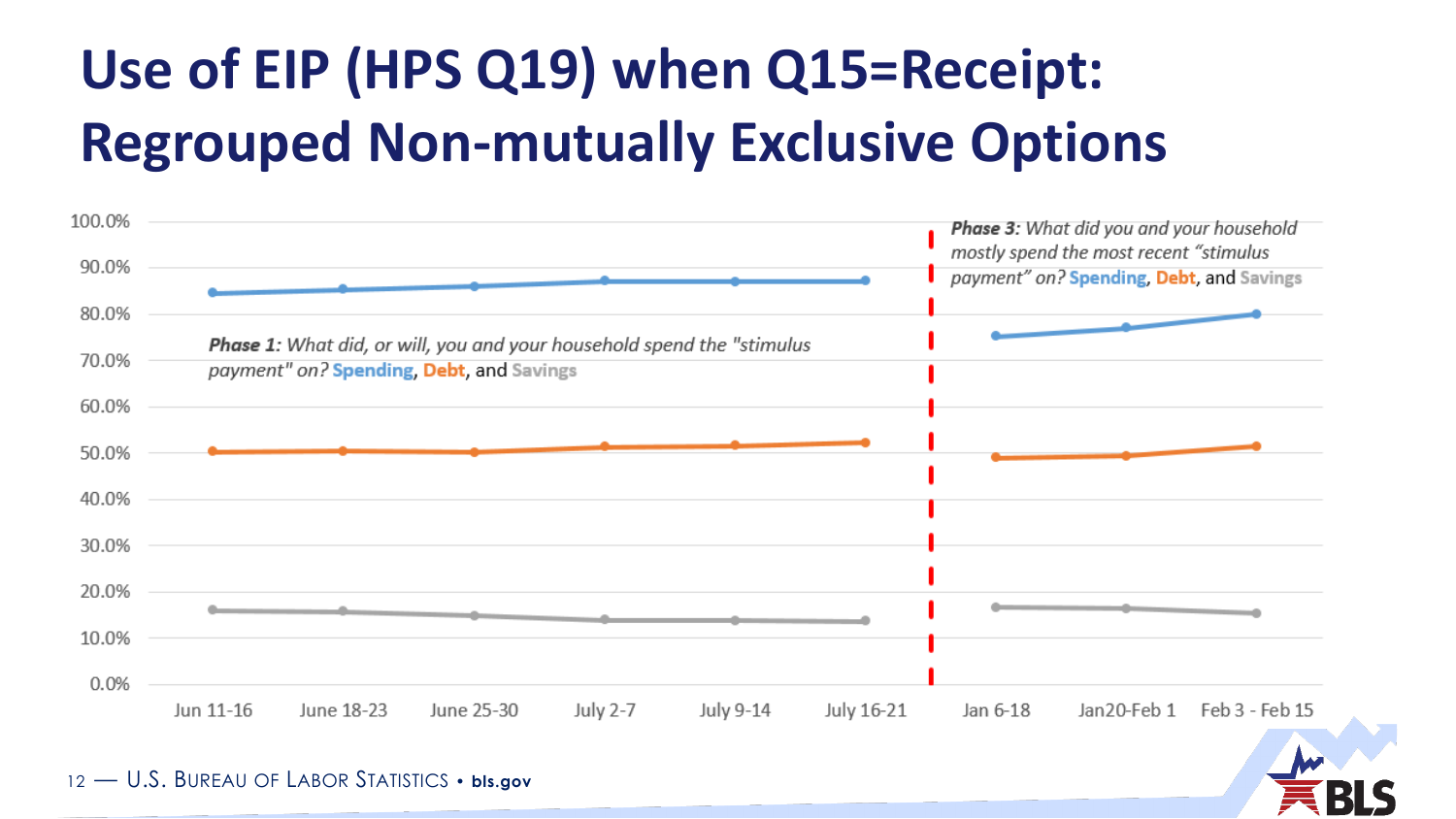### **Financial Difficulty (HPS Q19a)**



Question: In the last 7 days, how difficult has it been for your household to pay for usual household 13 — U.S. B expenses, including but not limited to food, rent or mortgage, car payments, medical expenses, expenses, including but not limited to lood, rent of<br>etudent loops, and so on? Not at all difficult. A litt • **bls.gov**

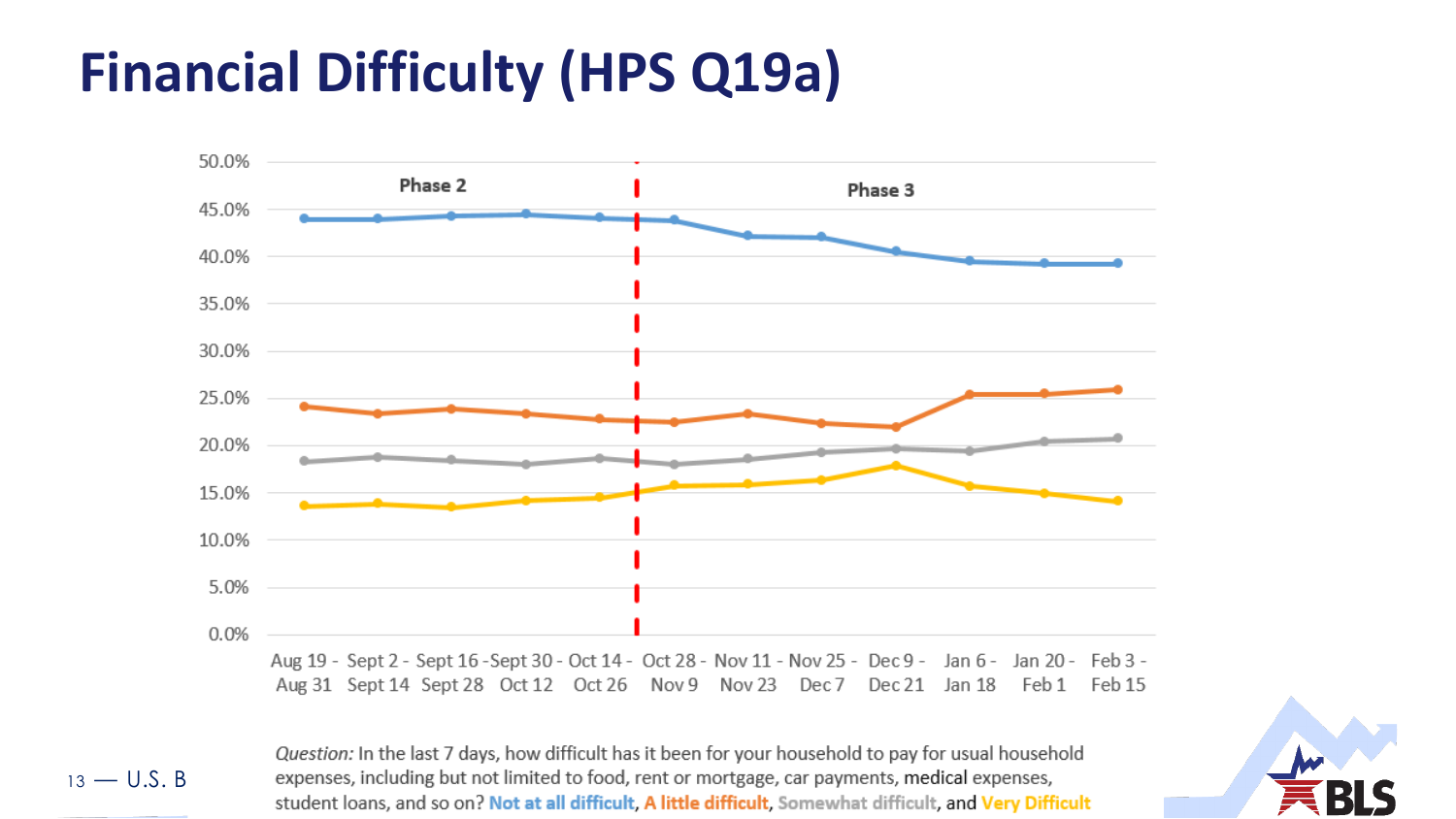### **Phase 3 EIP Use (Q15) by Financial Difficulty (HPS Q19a)**





14 — U.S. BUREAU OF LABOR STATISTICS • **bls.gov** <sup>14</sup> — U.S. BUREAU OF LABOR STATISTICS

• **bls.gov**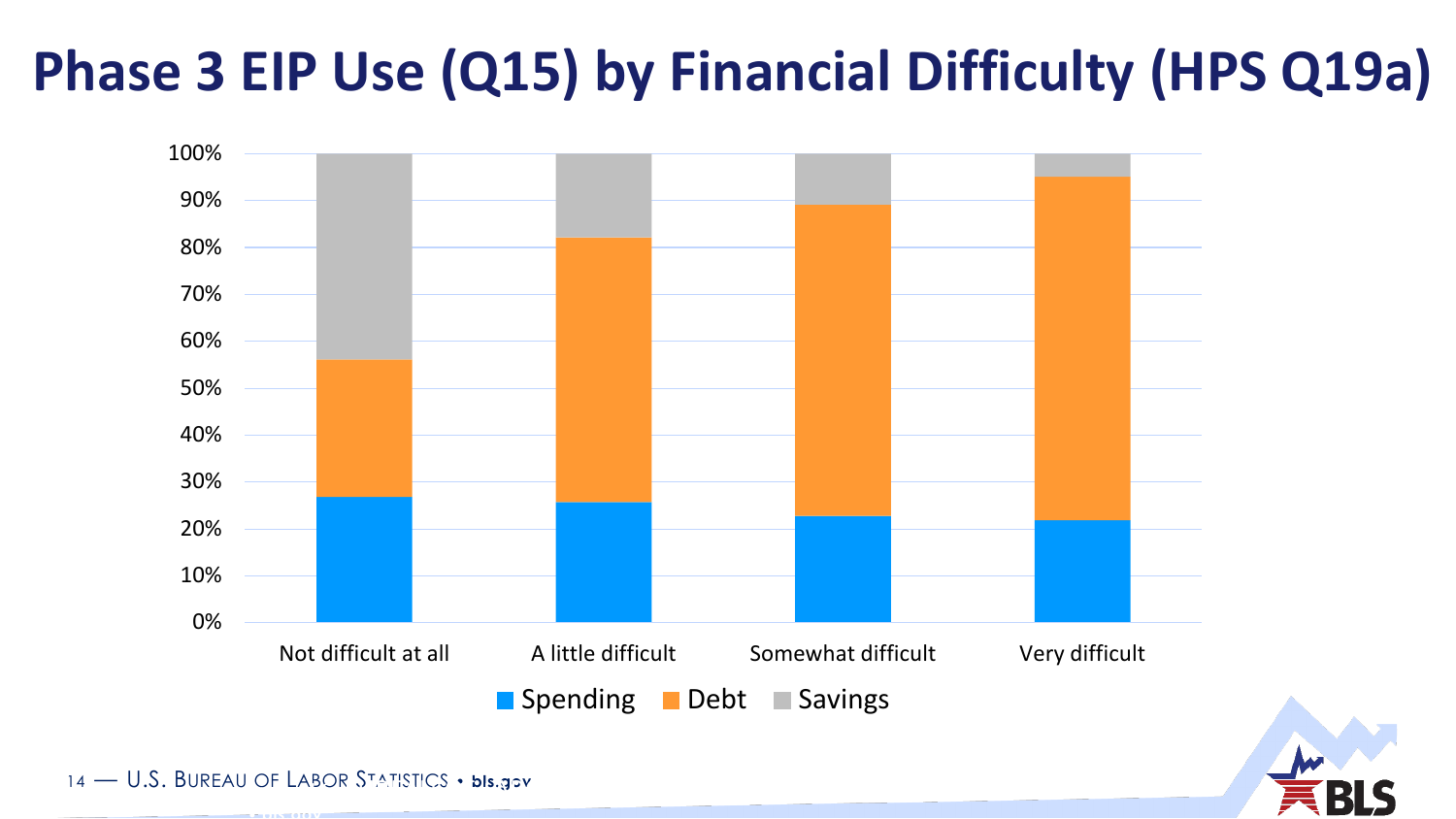# **Changes in Consumer Behavior (HPS Q19b): Regrouped Response Options**

*Phases 2 and 3:* In the last 7 days, which of the following changes have you or your household made to your spending or shopping?

- Made more purchases online (opposed to in store)  $\rightarrow$  Protective
- Made more purchases by curbside pick-up (opposed to in store)  $\rightarrow$  Protective
- More purchases in store (opposed to online or curbside pick-up)  $\rightarrow$  Relaxing
- Increased use of credit cards or smartphone apps (opposed to cash)  $\rightarrow$  Protective
- Increased use of cash  $\rightarrow$  Relaxing

• **bls.gov**

- Avoided eating at restaurants  $\rightarrow$  Protective
- Resumed eating at restaurants  $\rightarrow$  Relaxing
- Canceled or postponed in-person medical or dental appointments  $\rightarrow$  Protective
- Attended in-person medical or dental appointments  $\rightarrow$  Relaxing
- Canceled or postponed housekeeping or caregiving services  $\rightarrow$  Protective
- Resumed or started new housekeeping or caregiving services  $\rightarrow$  Relaxing

15 — U.S. BUREAU OF LABOR STATISTICS • **bls.gov** *Did not make any changes to spending or shopping behavior*  OF LABOR STATISTICS . bis.gov

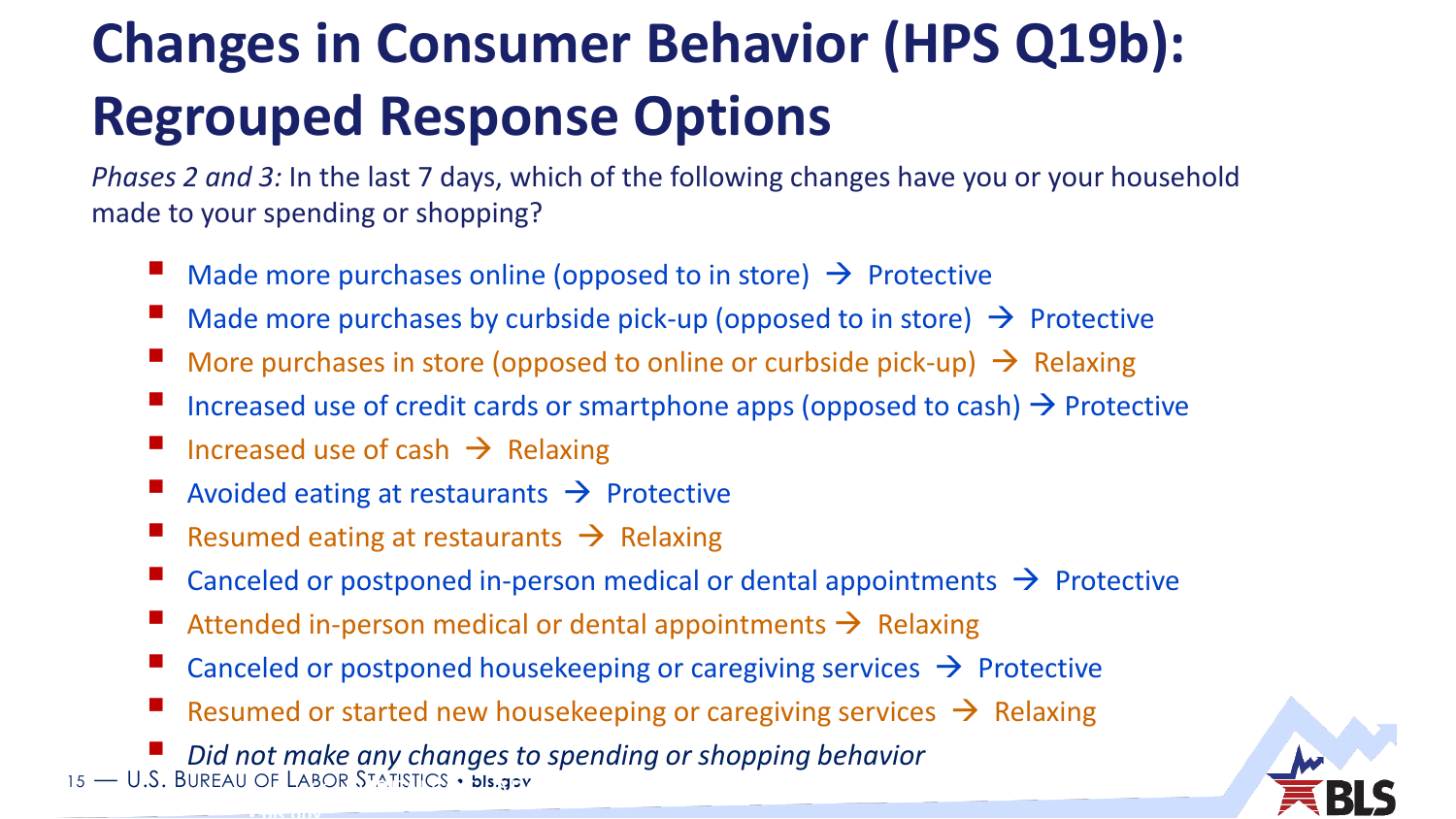## **Changes in Consumer Behavior (HPS Q19b): Regrouped Non-mutually Exclusive Response Options**



Protective Only, Relaxing Only, and Both



16 — U.S. BUREAU OF LABOR STATISTICS • **bls.gov** <sup>16</sup> — U.S. BUREAU OF LABOR STATISTICS

• **bls.gov**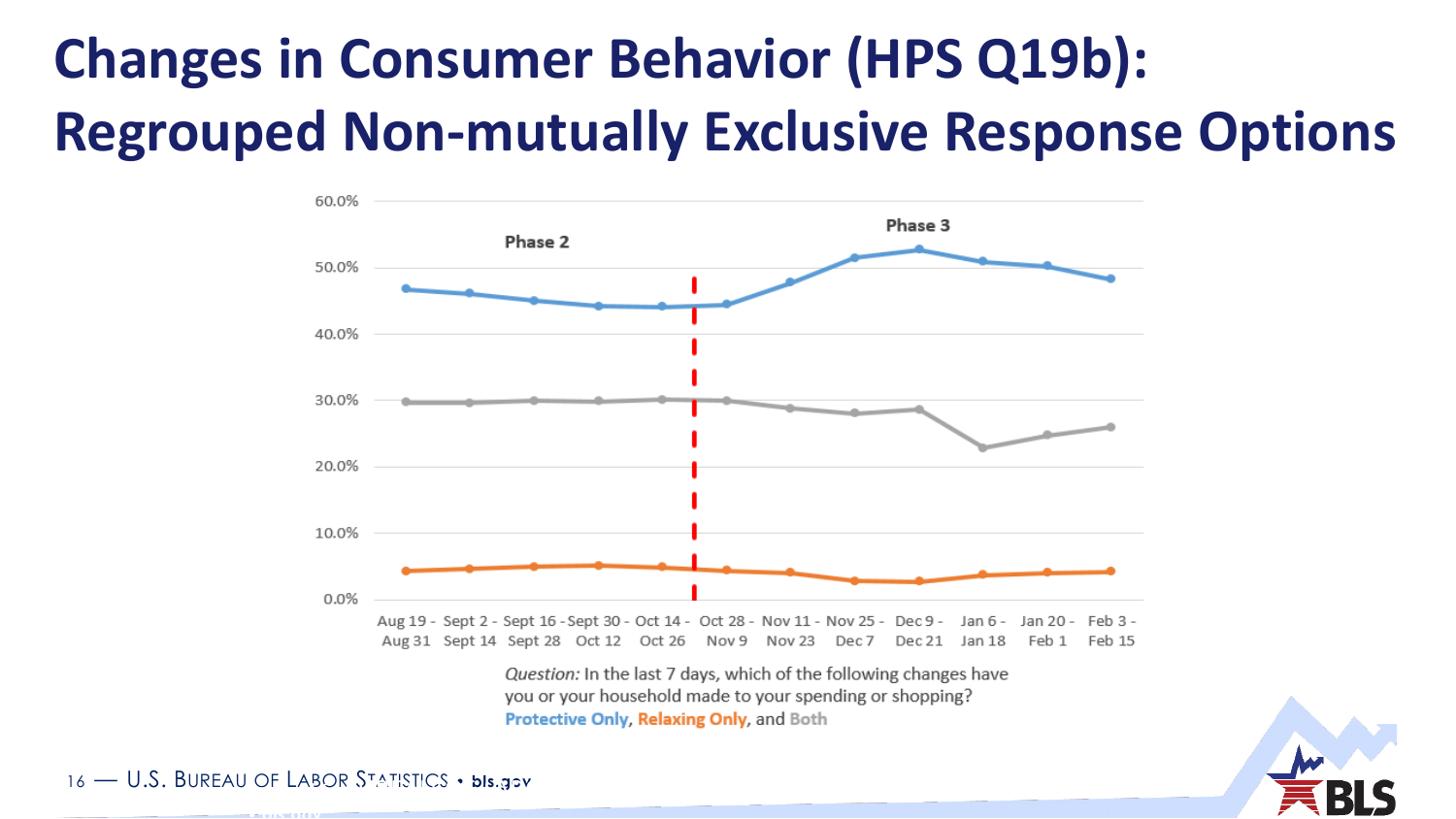#### **Survey Comparisons**



17 — U.S. BUREAU OF LABOR STATISTICS • **bls.gov** <sup>17</sup> — U.S. BUREAU OF LABOR STATISTICS

• **bls.gov**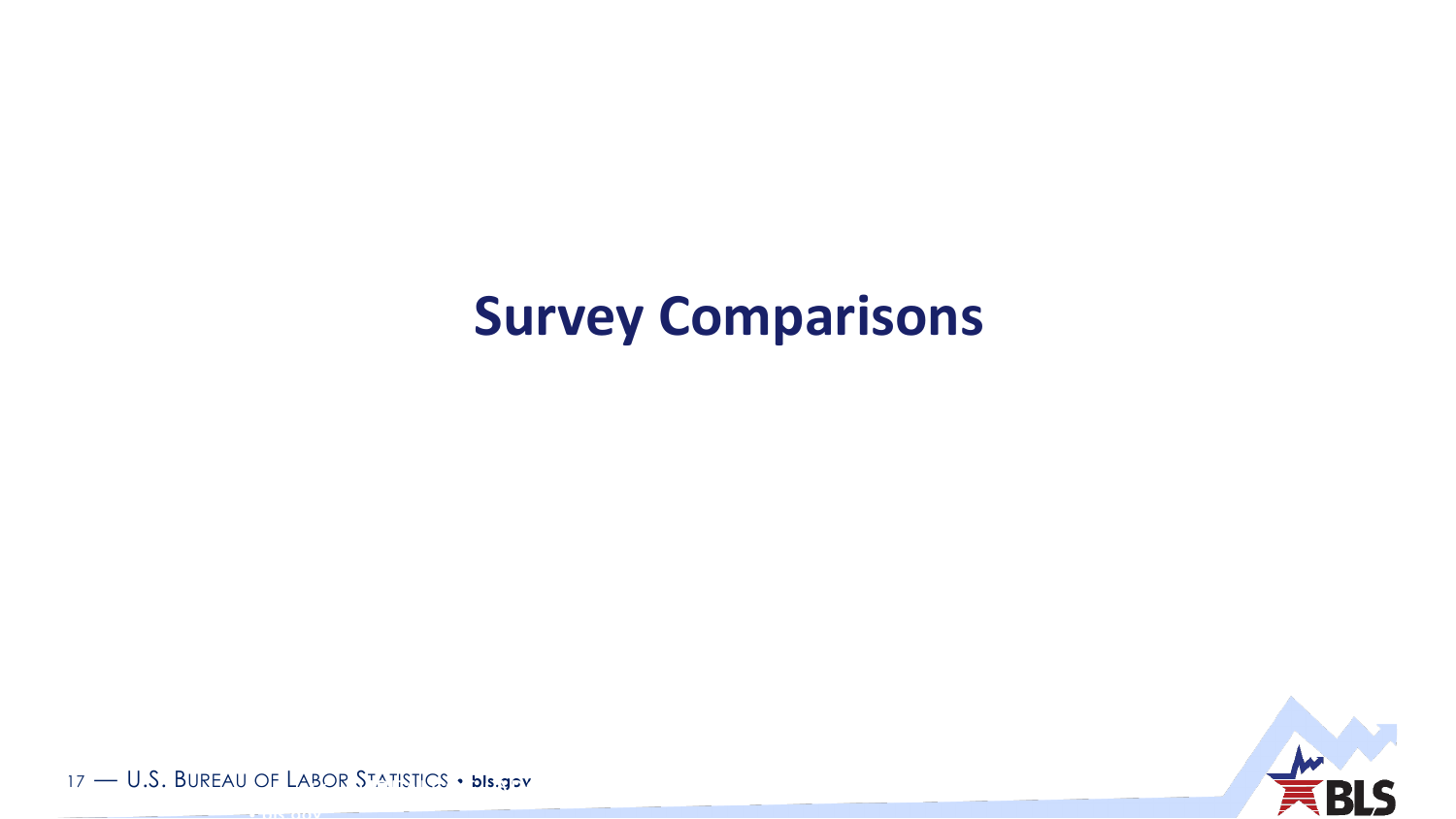# **Comparisons to Other Surveys: Similar Question Topics, but Different Approaches**

Research questions:

- Who received stimulus checks?
- $\blacksquare$  How were the stimulus checks used  $-$  to spend, pay down/off debt, or save?

Independent data collection efforts produced results with noticeable differences possibly driven by differences in:

- Field period (e.g., early, mid, late pandemic)
- Sample size/sampling error
- Nonresponse bias and/or selection effects
- **Question wording (e.g., "increase" vs. simply "spend")**
- **Recall period (e.g., last week, last month, etc.)**

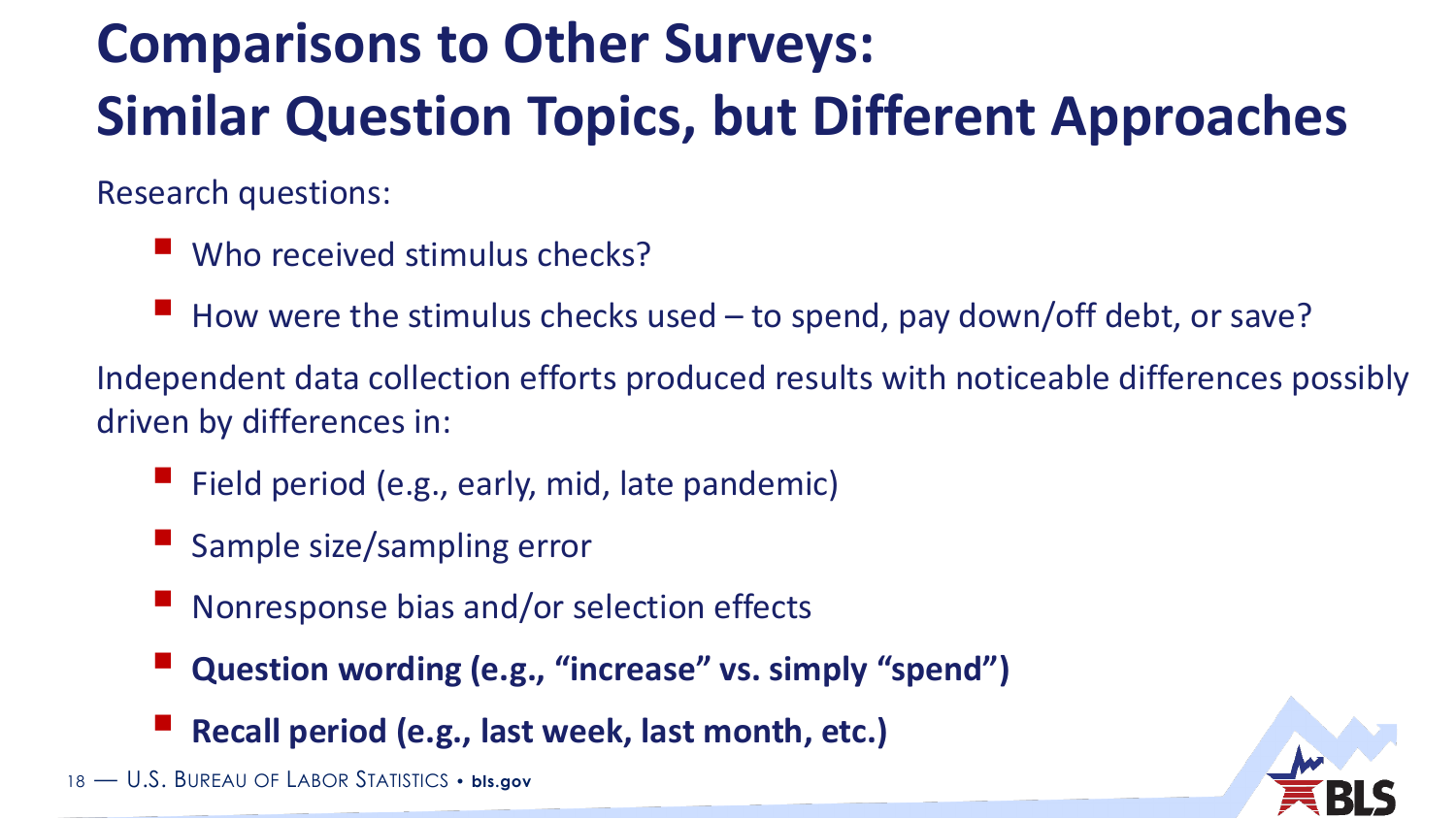### **Comparison Surveys**

- Philadelphia Federal Reserve Consumer Finance Institute COVID-19 Survey of Consumers (Philly Fed)
- Nielsen Homescan Panel (Nielsen)
- University of Michigan Survey of Consumers (Michigan)

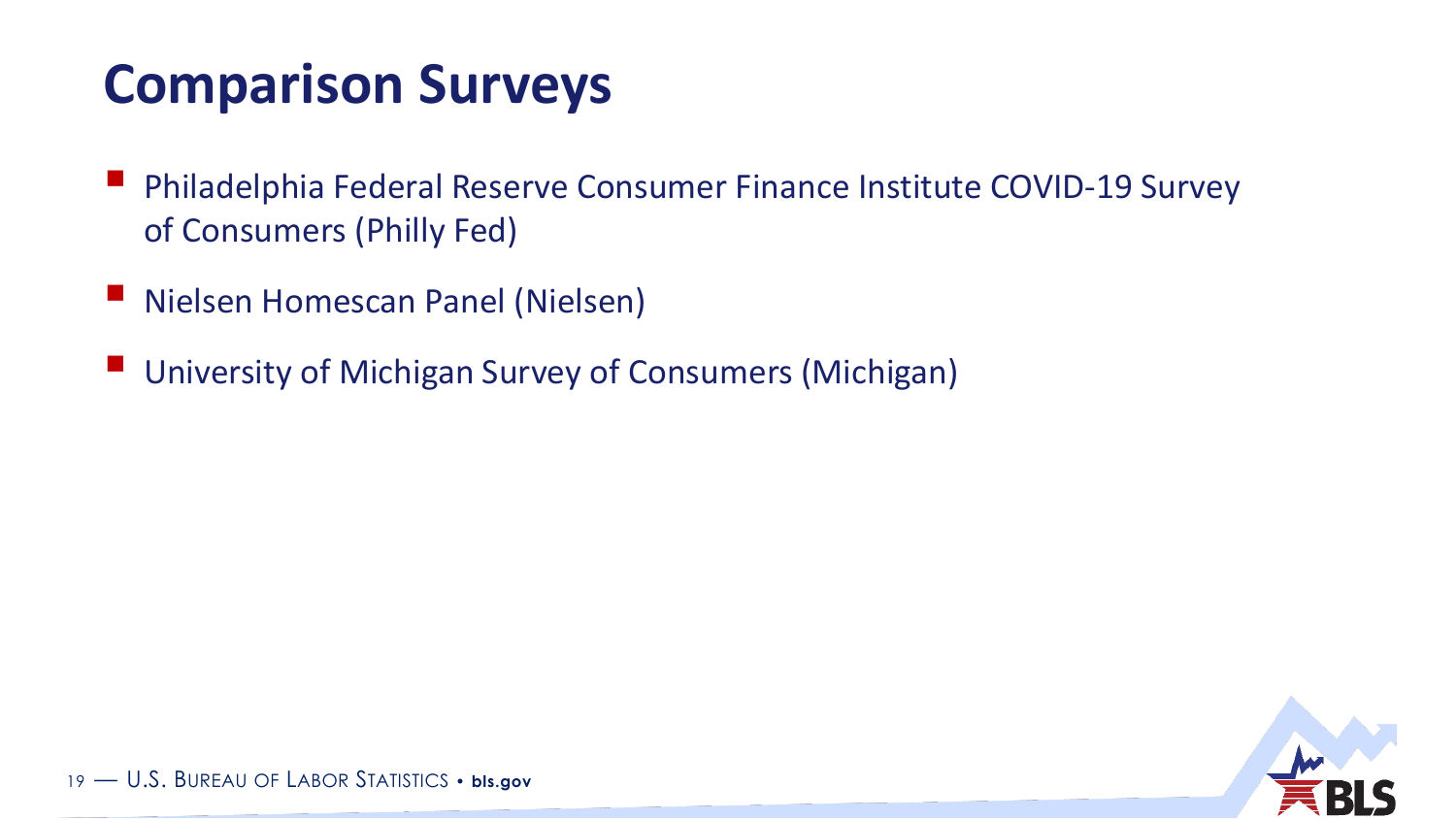#### **Survey Protocols & Sample Performance**

| <b>Survey</b>      | <b>Selected Field Periods</b> | Avg. Approx.<br><b>Sample Size Per</b><br><b>Collection</b><br><b>Period</b> | <b>Recall Period</b>        | Avg.<br><b>Response</b><br><b>Rates</b> |
|--------------------|-------------------------------|------------------------------------------------------------------------------|-----------------------------|-----------------------------------------|
| <b>HPS Phase 1</b> | June, July 2020*              | 91,000                                                                       | <b>Since April 13, 2020</b> | $^{\sim}$ 2.7%                          |
| <b>HPS Phase 3</b> | Jan, Feb 2021*                | 75,000                                                                       | Previous 7 days             | $^{\sim}6.0\%$                          |
| <b>Philly Fed</b>  | May, June, July 2020          | 3,400                                                                        | <b>Since April 13, 2020</b> | Unavail.                                |
| <b>Nielsen</b>     | <b>July 2020</b>              | 11,000                                                                       | Unavail.                    | 25.0%                                   |
| Michigan           | May, June 2020                | $600**$                                                                      | <b>Since April 13, 2020</b> | Unavail.                                |

\* Phase 1 was fielded from April to July 2020, but questions about the EIP were not added until Week 7 (June). Phase 3 began Oct 2020, but questions about the EIP were not included until Week 22 (Jan).

\*\* Results for Michigan are pooled across the two waves, so sample is 1,200

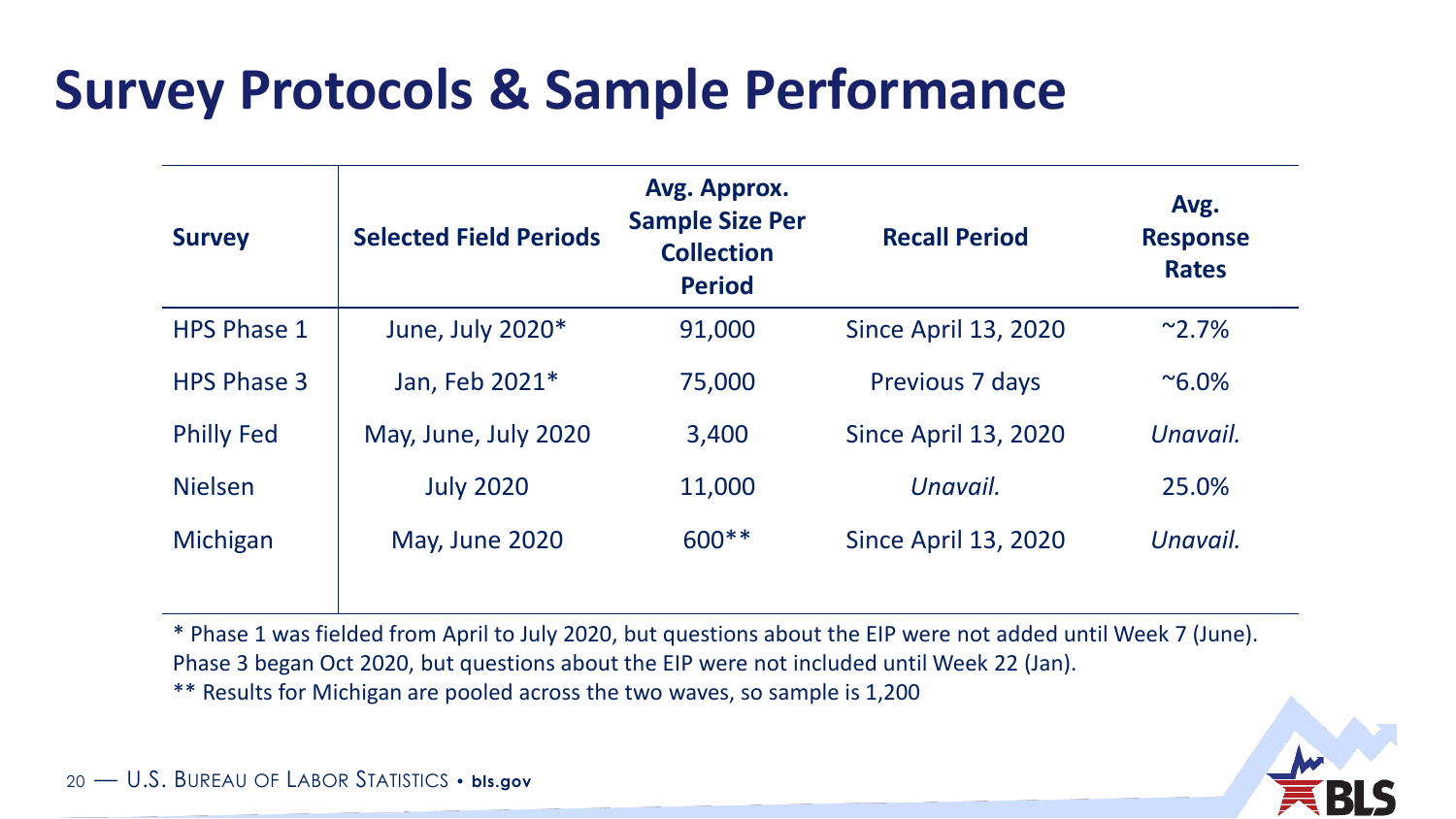### **Receipt of EIP: Philly Fed & Nielsen**

The Treasury Department began to send stimulus payments on April 13 to qualifying recipients. Have you received your stimulus payment?

- $\blacksquare$  Yes I *received* the payment through direct deposit.  $\rightarrow$  Received
- $\blacksquare$  Yes I *received* a paper check.  $\rightarrow$  Received
- $\blacksquare$  No I expect to receive a payment at a later date.  $\rightarrow$  Received
- $\blacksquare$  No I'm not sure whether I qualify for a stimulus payment  $\rightarrow$  Not Received
- No I know I do not qualify for a stimulus payment.  $\rightarrow$  Not Received

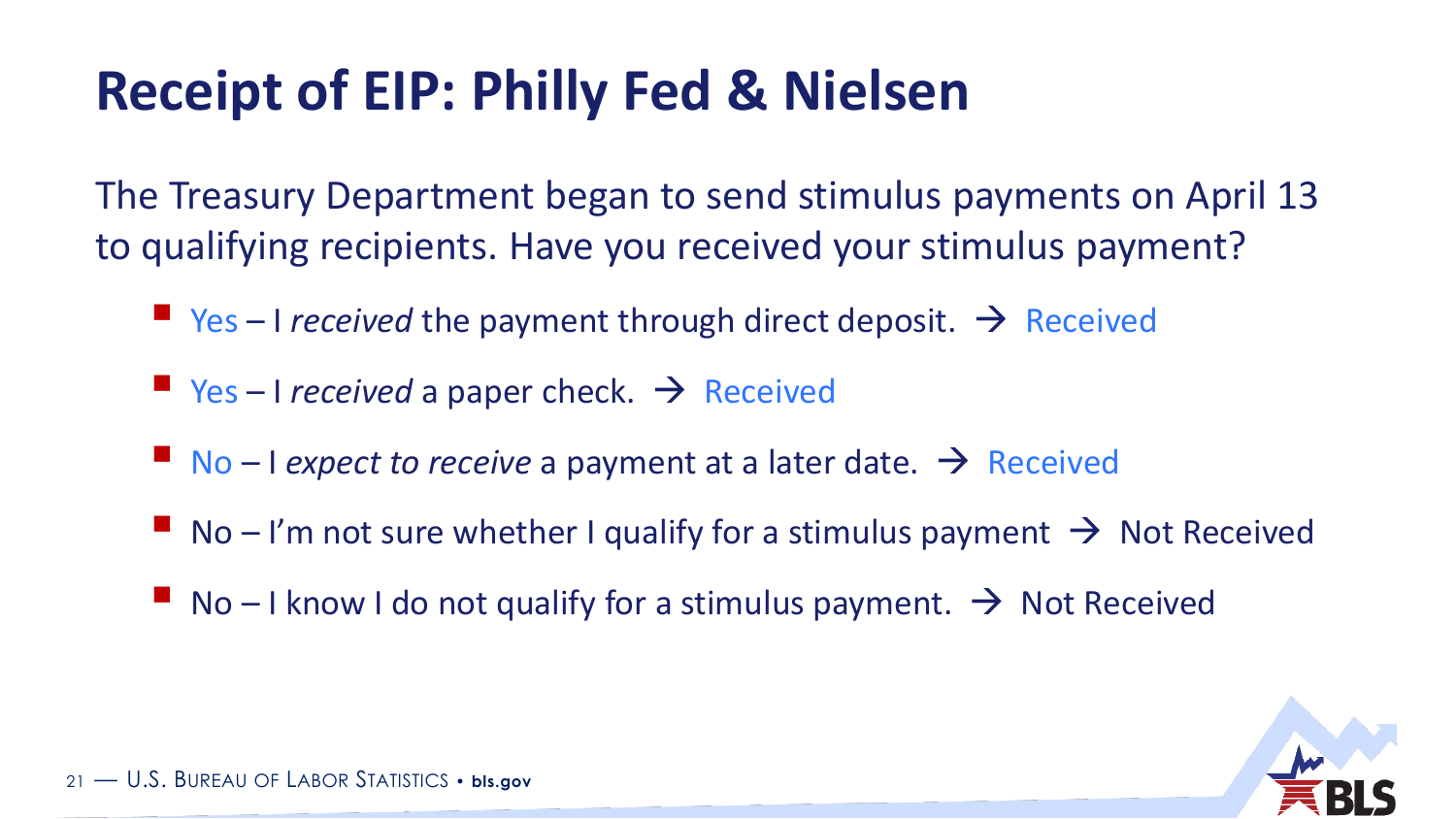### **Receipt of EIP Comparison: Philly Fed vs. HPS**

#### % of Respondents received or expect to receive EIP

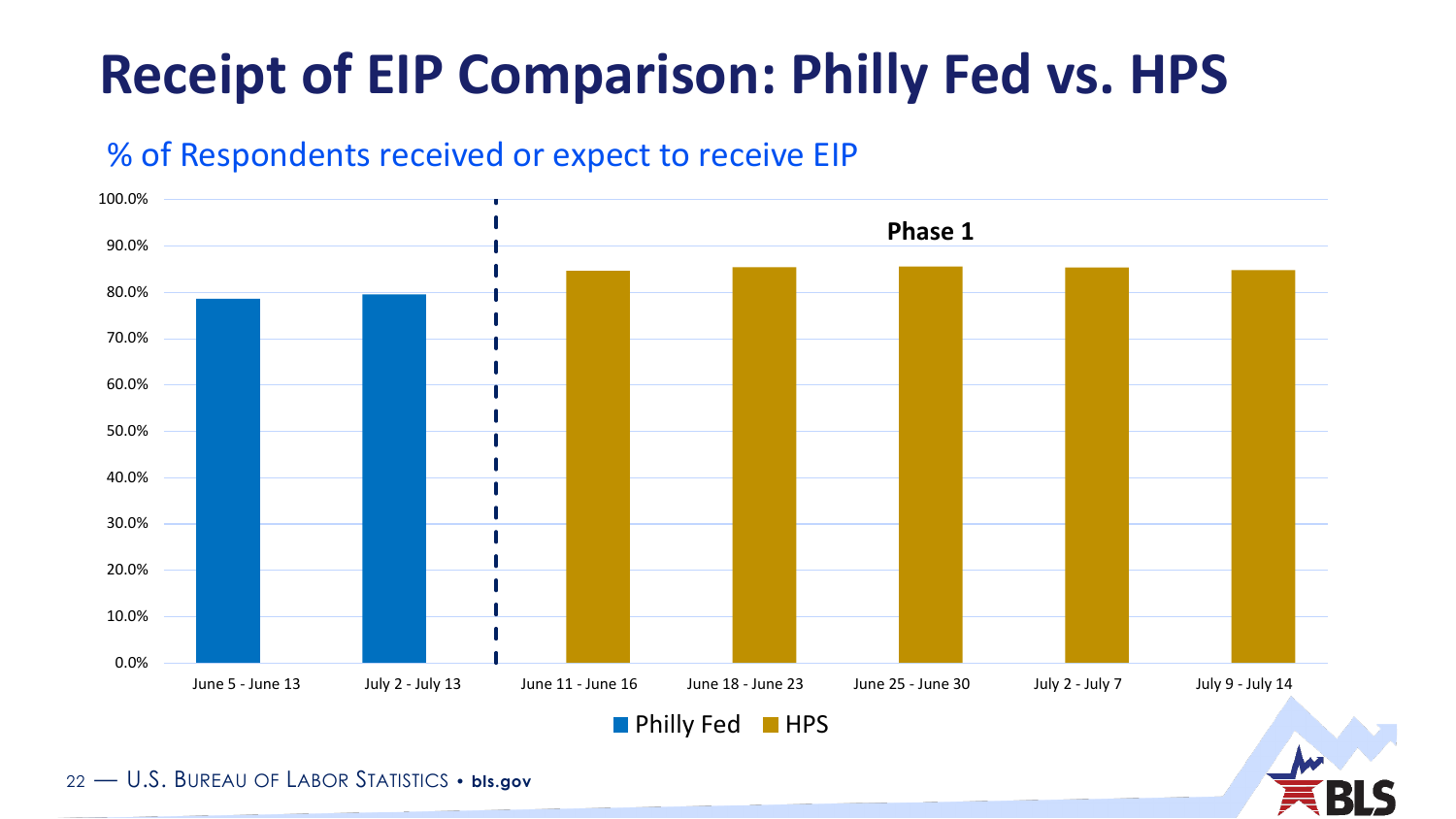### **Receipt of EIP Comparison: Nielsen vs. HPS**



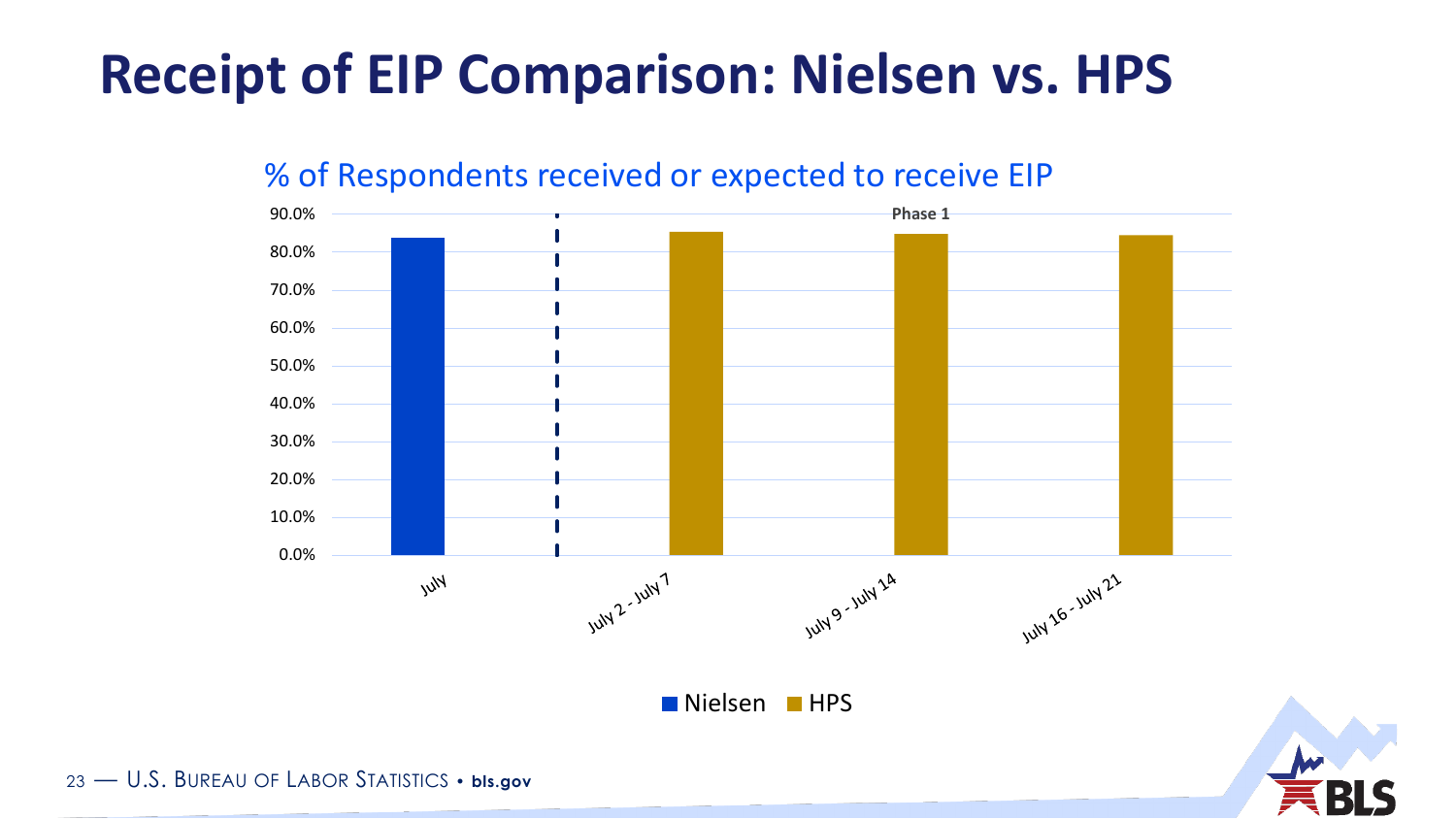# **Use of EIP Comparison: Philly Fed vs. HPS (Q19)**

#### % of Respondents reporting receipt and use (**not mutually exclusive**)



Philly FED results restricted to YES received only; HSP results for EIP receipt and expected receipts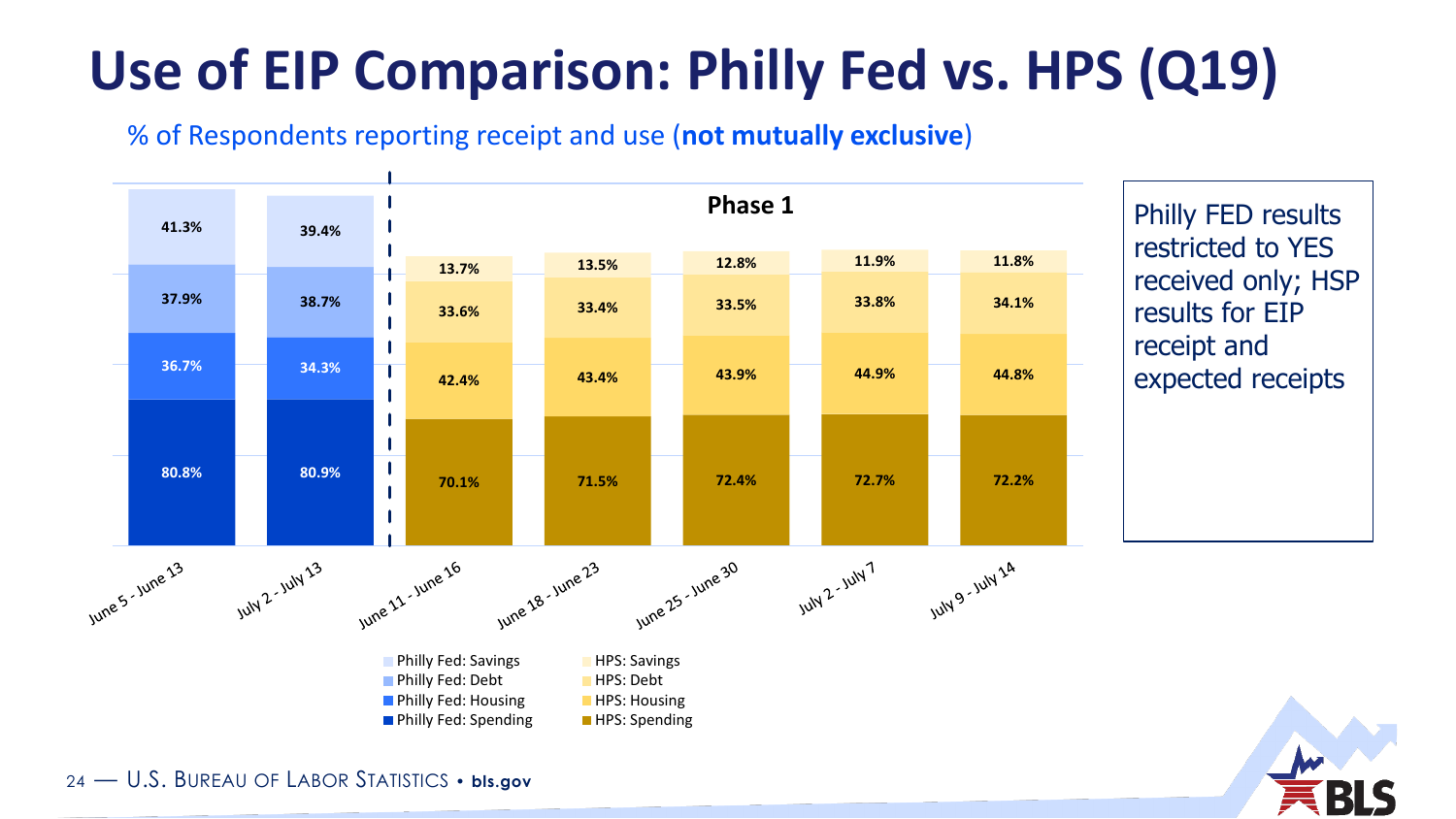# **Use of EIP: Nielsen & Michigan**

- How did you use the payment from the Federal government?
	- Mostly to increase spending
	- Mostly to increase savings
	- Mostly to pay off debt

Note: Question asked of respondents who indicated receipt or expected to receipt a payment.

#### **HPS Phase 3 – Actual receipt**

- Mostly spending
- Mostly save it
- Mostly use it to pay off debt
- 25 U.S. BUREAU OF LABOR STATISTICS **bls.gov**

#### **Nielsen Michigan**

- We want to understand how the rebate will change decisions you would have made without the additional money. Thinking about your (family's) financial situation this year, will the rebate **lead you** mostly to increase spending, mostly to increase savings, or mostly to pay off debt?
	- Increase spending
	- Increase savings
	- Pay off debt
- Note: Question asked of respondents who indicated receipt of payment.

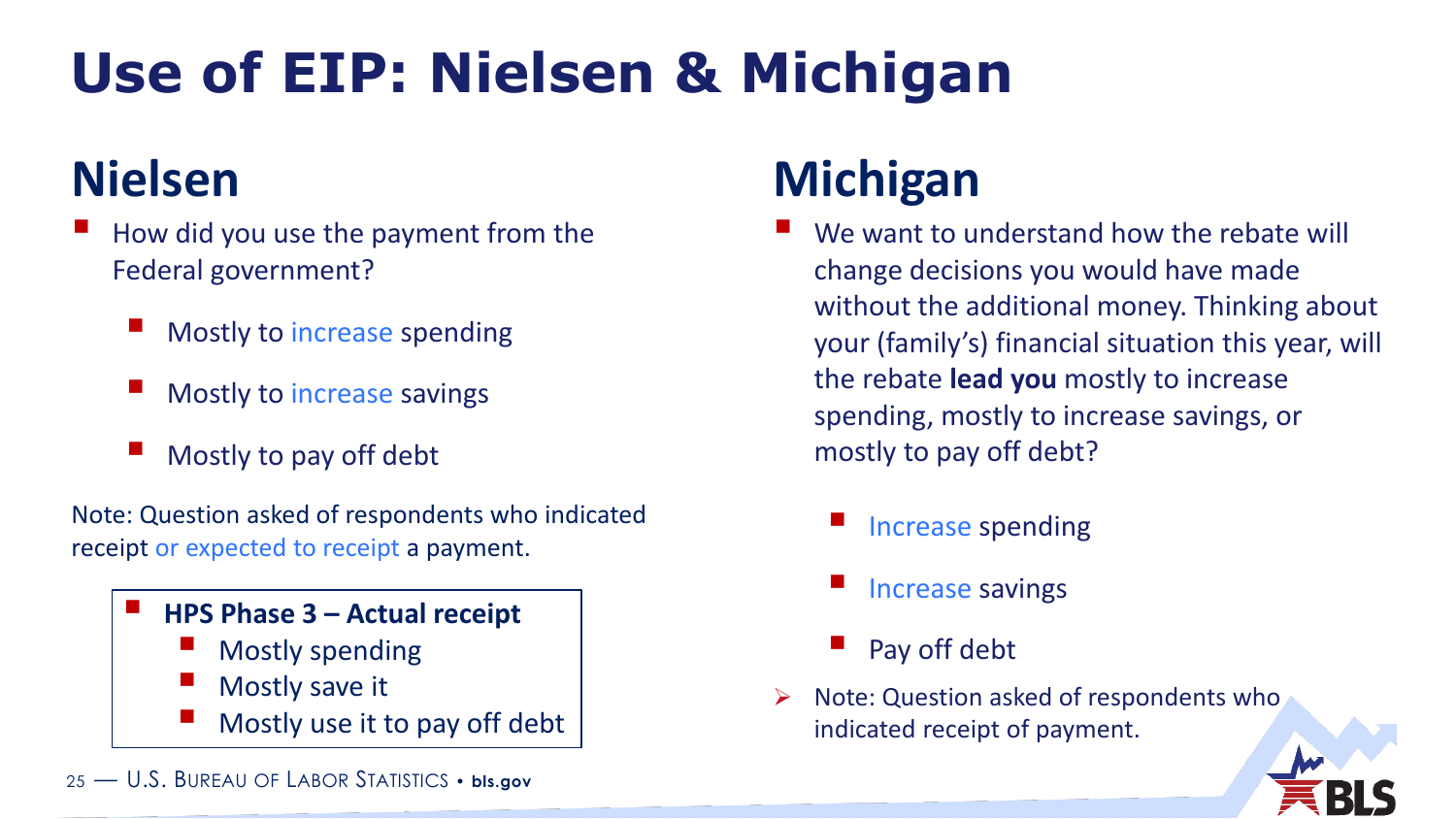#### **Use of EIP Comparison: Nielsen vs. HPS**

% of EIP Use: mutually exclusive options

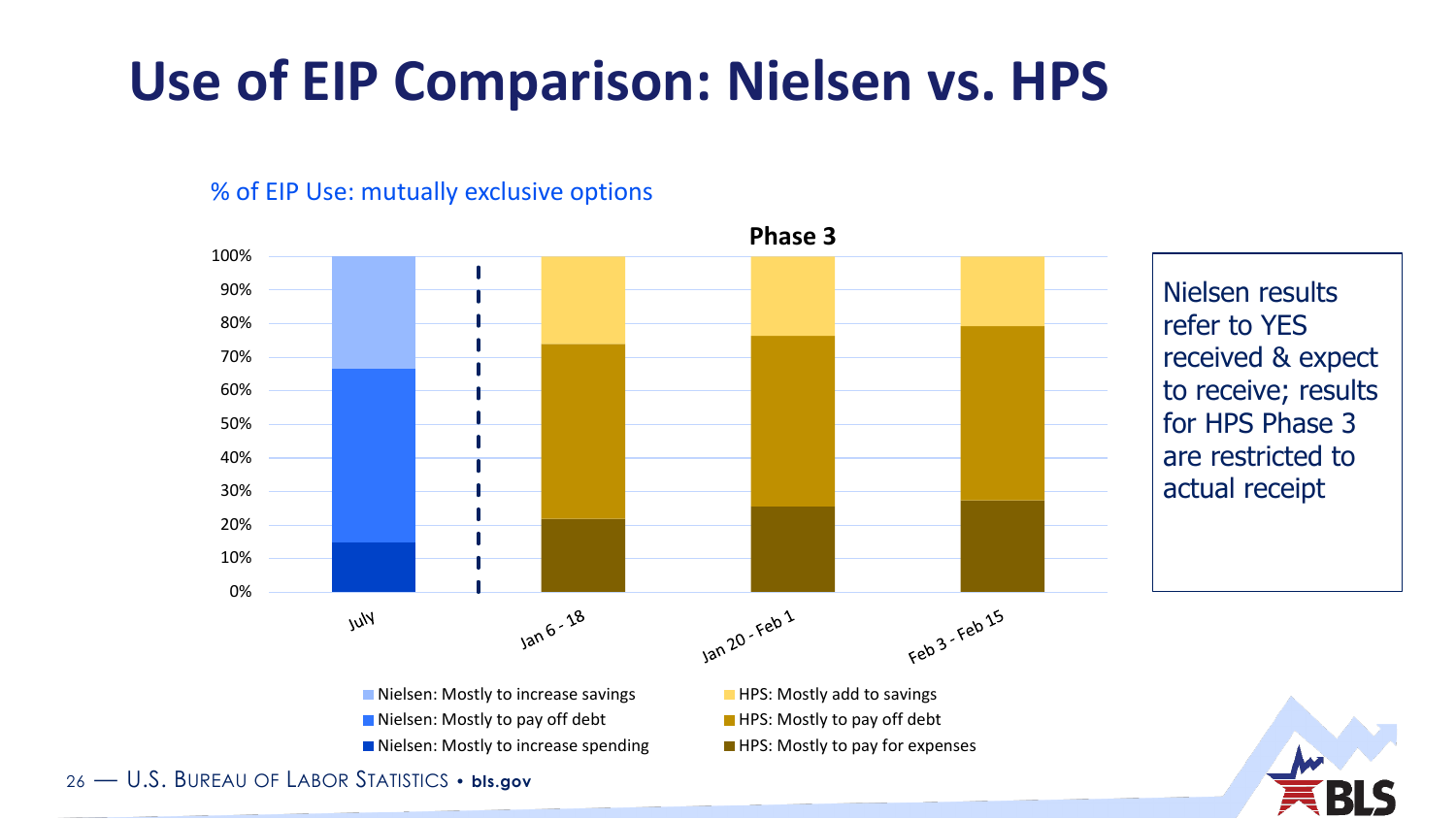### **Use of EIP Comparison: Michigan vs. HPS**



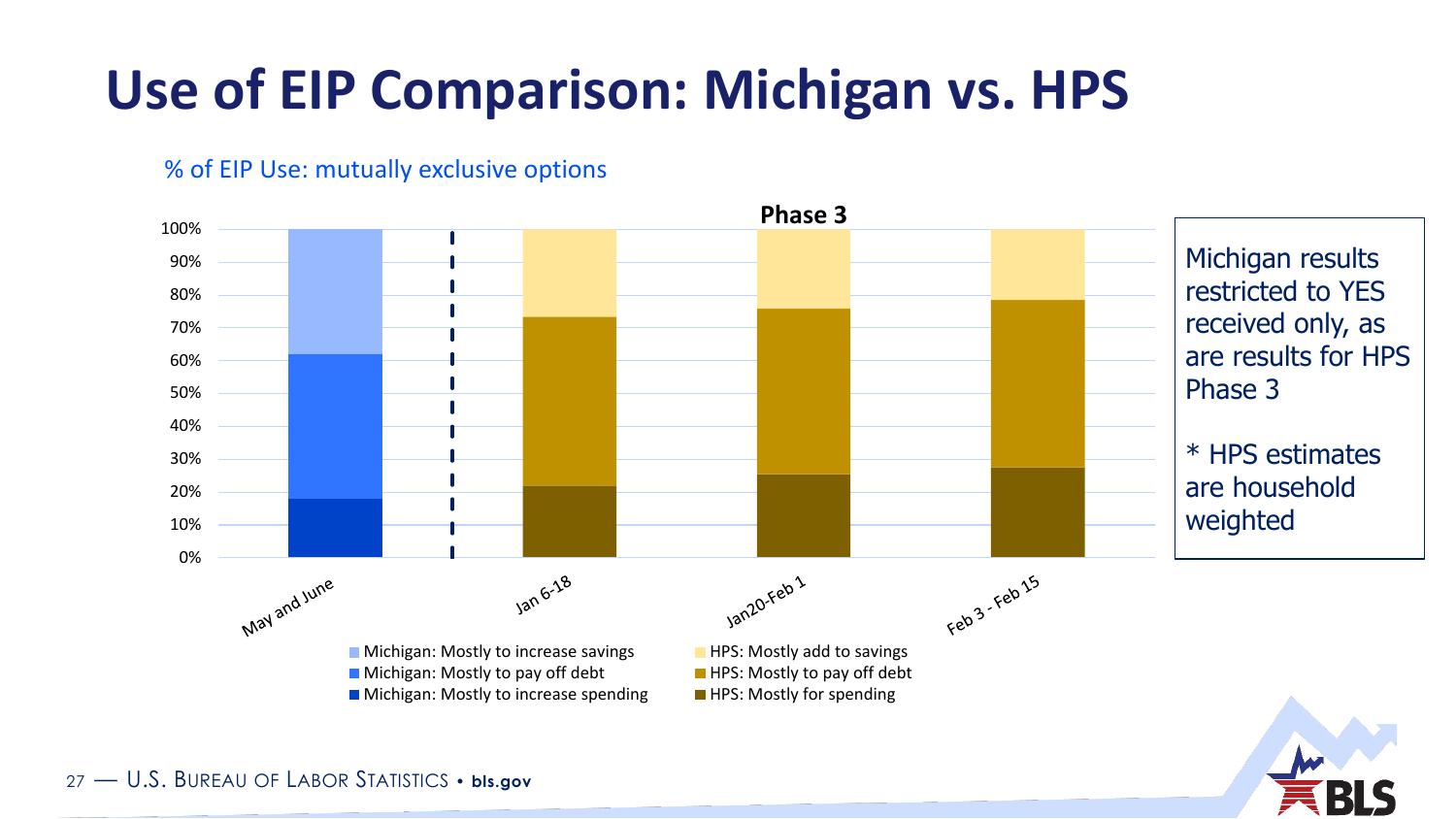#### **HPS Advantages**



28 — U.S. BUREAU OF LABOR STATISTICS • **bls.gov** <sup>28</sup> — U.S. BUREAU OF LABOR STATISTICS

• **bls.gov**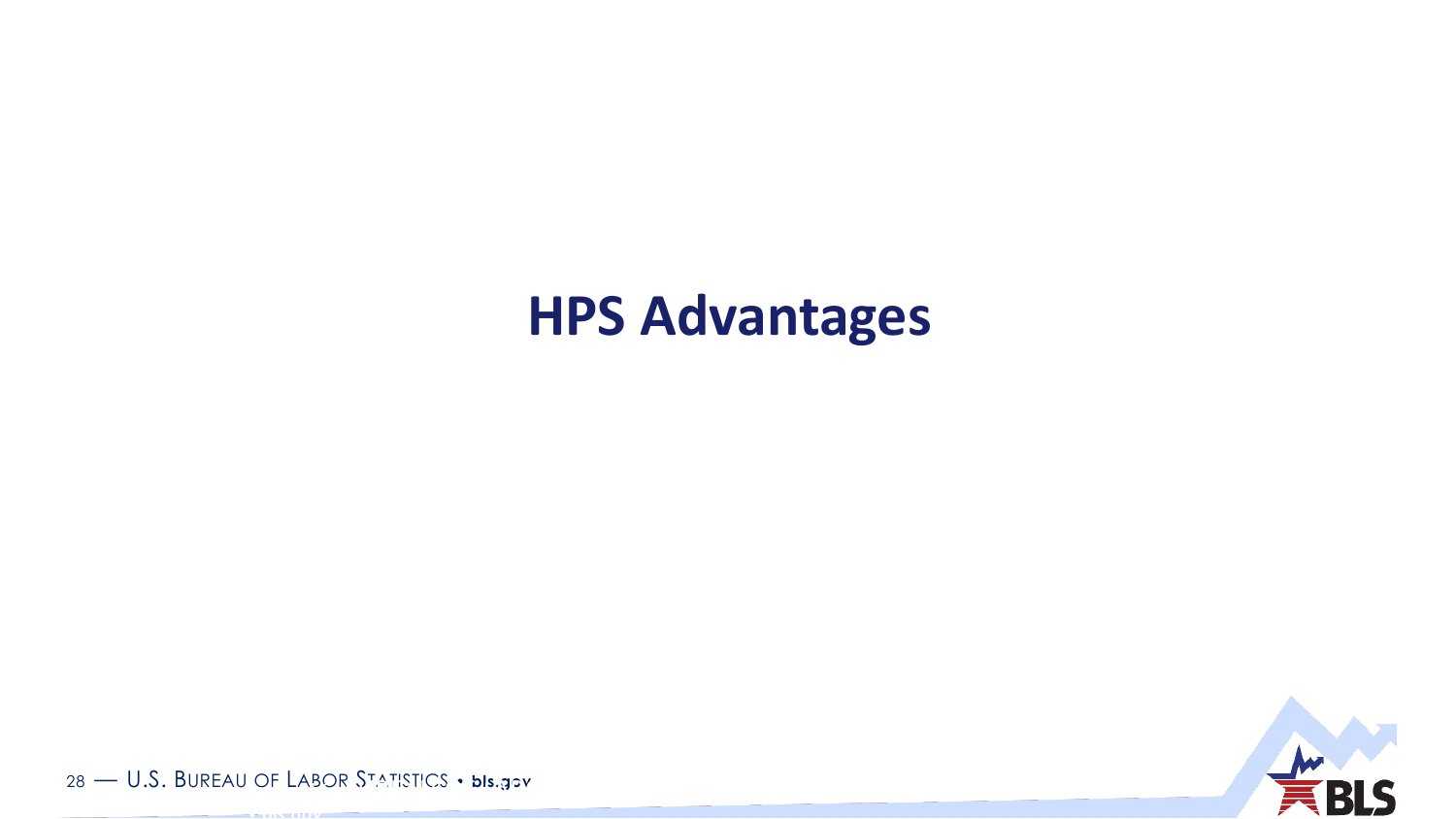### **Strengths of a Rapid Response Survey**

- High-frequency data
- Time-relevance
- Large sample sizes
- Flexibility in questionnaire content
- Adds to analysis of CE Interview Survey data

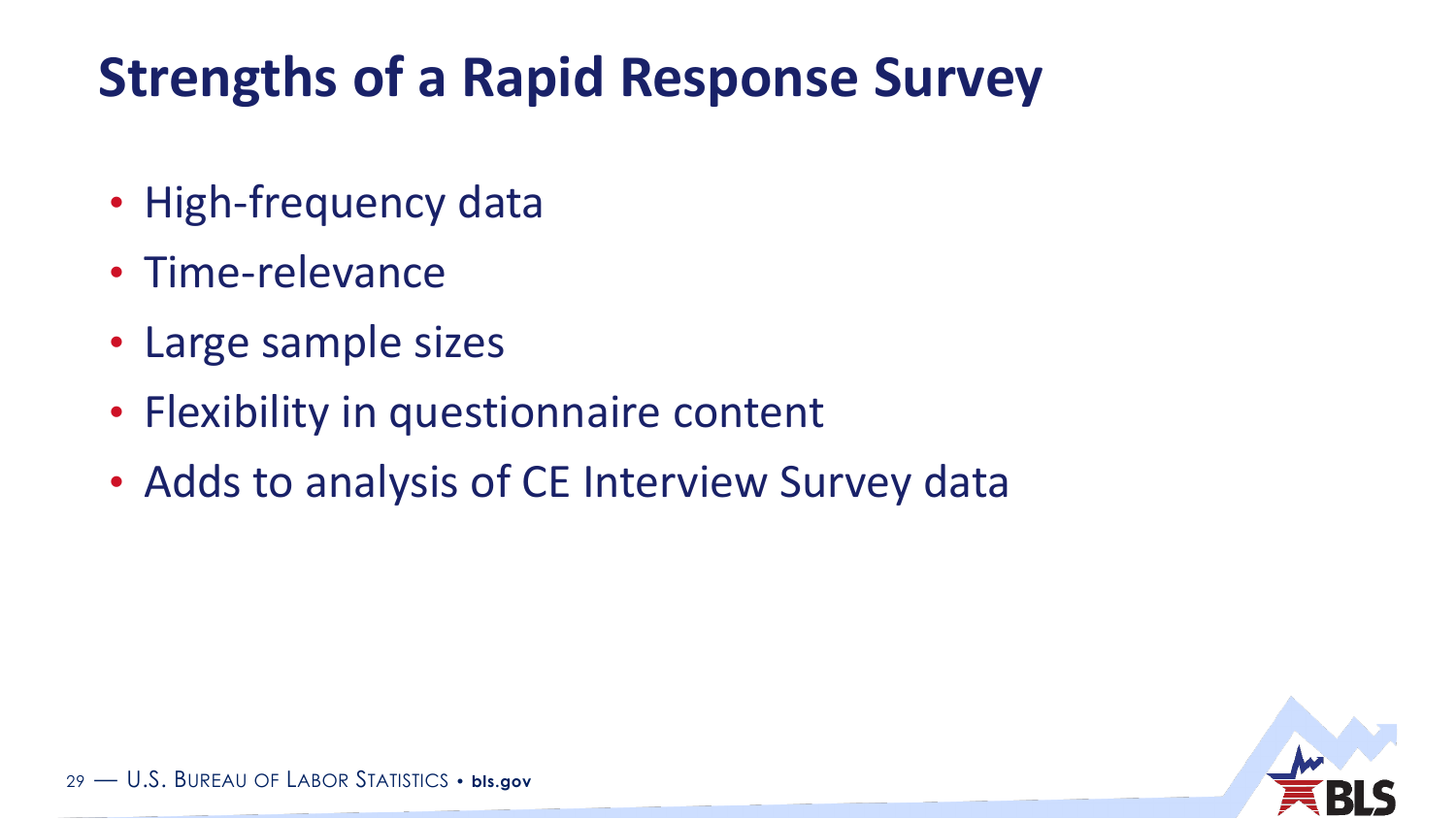# **Contact Information**

#### **Adam Safir**

Division Chief Division of Consumer Expenditure Surveys Office of Prices and Living Conditions 202-691-5175 safir.adam@bls.gov

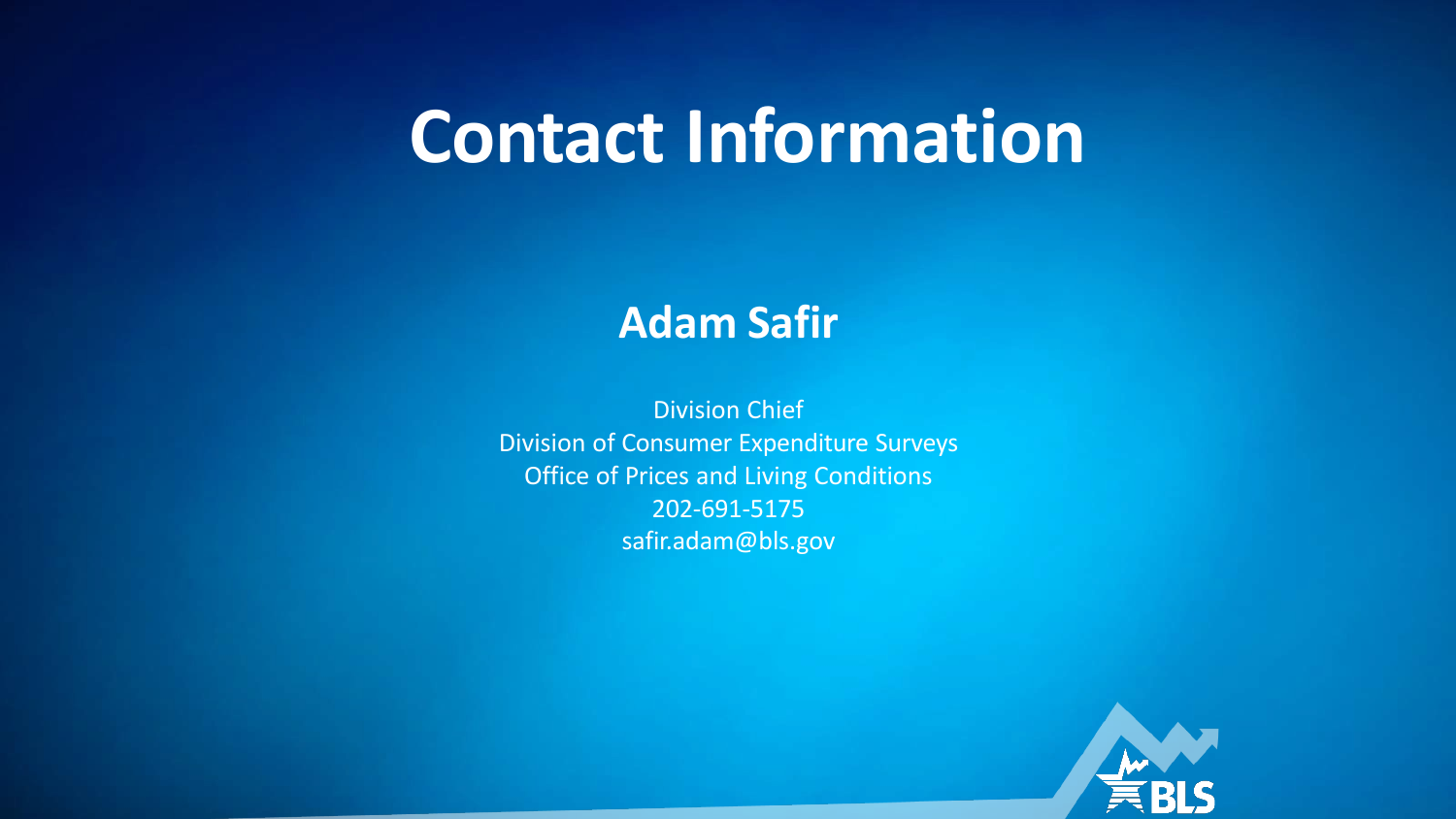## **Household Pulse Survey**

#### **Development**

- Coordinated at the Census Bureau
- Designed to deploy quickly and efficiently, collecting data on a range of ways in which people's lives have been impacted by the pandemic
- Since the environment and circumstances rapidly changing, design meant to be able to quickly assess and report on critical issues, as fast as possible

#### **Timeline**

- Development: March 23–April 23, 2020
- Phase 1: April 23-July 21, 2020
- Phase 2: August 19-October 26, 2020
- Phase 3: October 28-Dec 31, 2020
- Phase 3 Extension: January 6-March 1, 2021
- Phase 3.1: March 31-June 21, 2021
- **Experimental Rapid Response Survey**
- Proof of Concept

#### **Sample Size and Response Rates Range**

- Phase 1: 41K 133K, and 1.3 3.8%
- Phase 3: 59K 72K, and 5.3 6.7%
- Phase 3 Extension:  $68K 80K$ , and  $6.4 7.5%$

#### **Partners**

- 1. Bureau of Labor Statistics
- 2. Bureau of Transportation Statistics
- 3. Census Bureau
- 4. Centers for Disease Control
- 5. National Center for Health Statistics
- 6. Housing and Urban Development
- 7. National Center for Education Statistics
- 8. Maternal and Child Health Bureau
- 9. Office of Management and Budget
- 10. USDA Economic Research Service
- 11. Social Security Administration

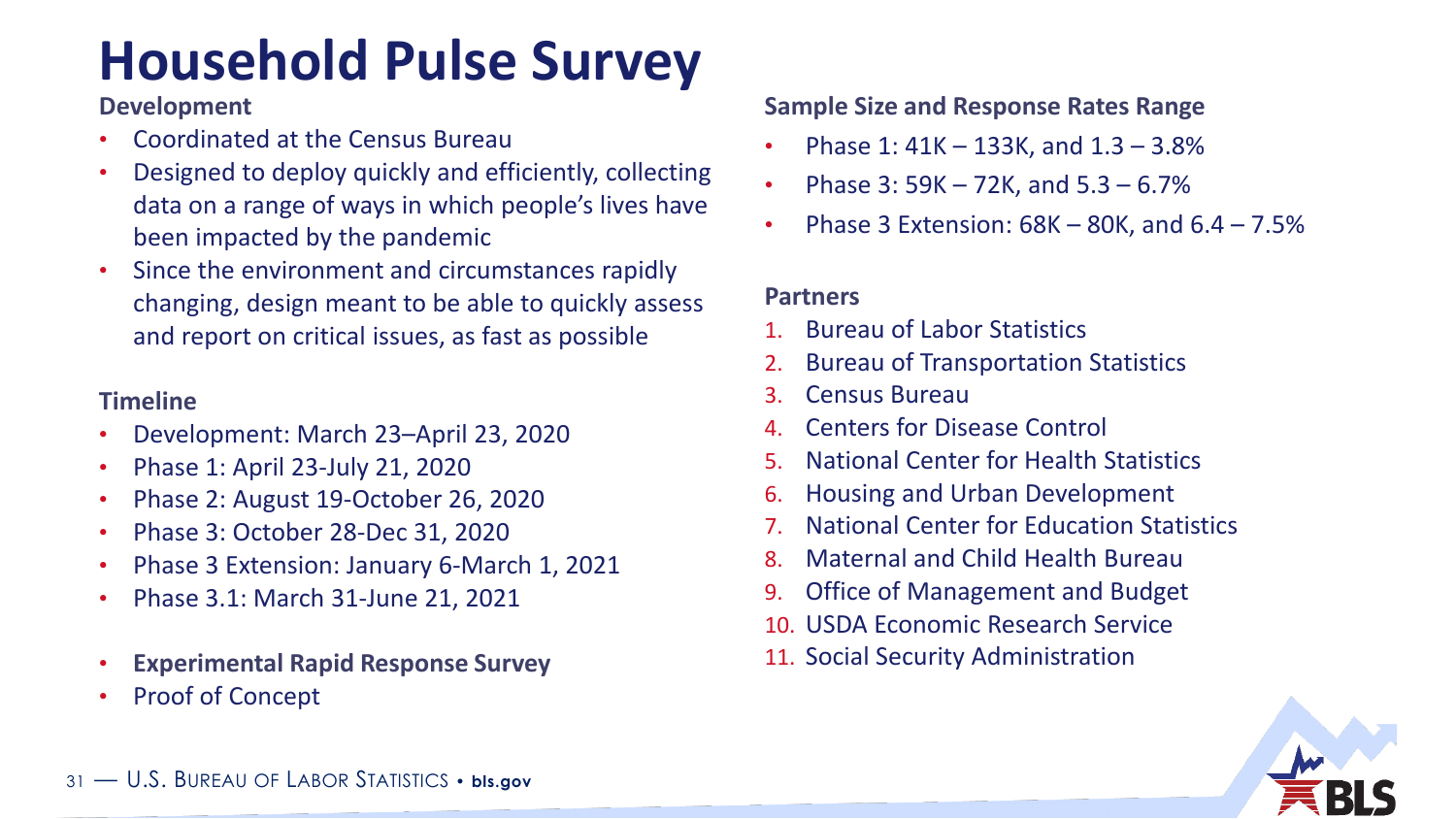### **Platform and Frame**

#### **Platform: Qualtrics**

• Census Bureau Authority to **Operate** 

#### **Email and Text Invitations to Take an Online Survey**

- National Processing Center was shut down due to COVID-19
- Census Bureau could not mail invitations

#### **Frames: Used Existing Email and Cell-Phone Contact Frames**

- Matched to Census Bureau's Master Address File (MAF) records
- Emails and phone numbers from respondent contacts and from third party vendors
	- **Phone frame contains over a billion phone/address pairs.**
	- Phone frame contains phone/address pairs for over 88% of addresses in the country
	- Three quarters of those phones were acquired in the past two years
	- **The email frame contains over 686 million well-formed** email/address pairs
	- The email frame contains email/address pairs for almost 80% of addresses in the country
	- **Two thirds of those emails were acquired in past two years**